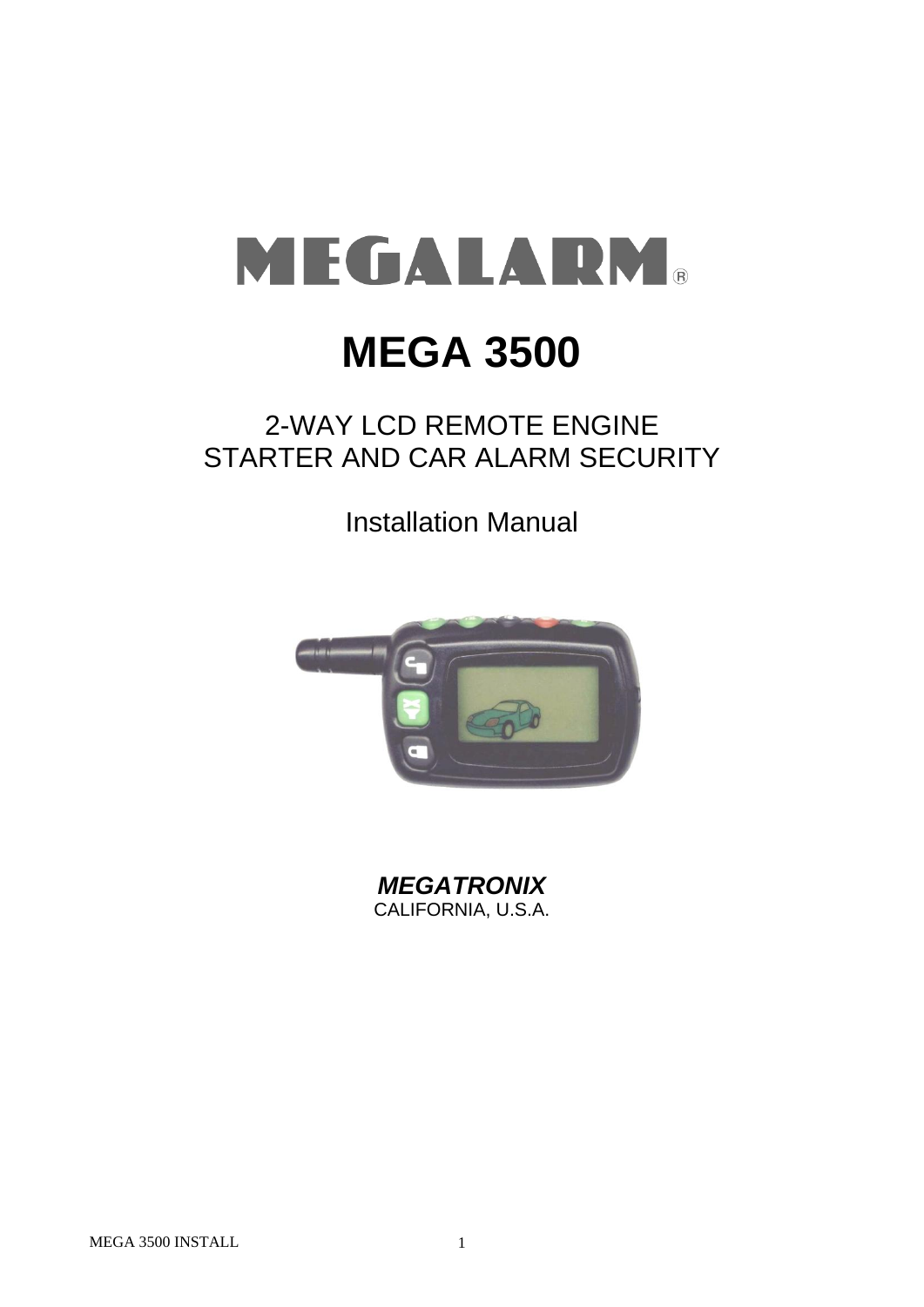#### INTRODUCTION

#### **INSTALLER WARNINGS**

This Remote Starter with Security and Keyless Entry System is designed to be installed on fuel injected vehicles with an automatic transmission ONLY.

- Never install this remote starter on a manual transmission vehicle.
- This system must be installed and wired through a safety switch it will not start in any forward or reverse gear.
- Some automatic transmission vehicle [mainly older GM vehicles with a purple starter wire] have a mechanical-type park safety switch instead of electrical safety switch. The mechanical type does not interrupt the starter circuit when the transmission is any gear and does not offer the 100% level of safety required for remote starting purposes. Therefore, our system should never be installed on any vehicle that uses a mechanical type park safety switch.
- Once you install this system, you must verify that the vehicle will not start any forward or reverse gear. Regardless of the type of vehicle.
- Read operation manual for operating and programming routine.
- Do not install any component near the brake, gas pedal or steering linkage.
- Some vehicles have a factory installed transponder immobilizer system that can severely complicate the installation. There is possibility that this system can not be installed on some immobilizer equipped vehicles.
- Most vehicles have an SRS air bag system. Use extreme care and do not probe any wires of the SRS system.
- Disconnect the car battery before connecting work on the vehicle.
- Check behind panels before drilling any holes. Ensure that no wiring harness or other components are located behind the panels that would otherwise be damaged.
- Use conventional crimp lock, bullet on any wiring. Poor wiring, i.e. taped joints will possibly introduce unreliability into the alarm system and may result in false alarms or incorrect operation.
- Install wiring neatly under carpets or behind trim to prevent possible damage to wires.
- For the wire operates the current more than 10A. We suggest soldering all connection point. Do not use crimp lock type connectors or wire nuts.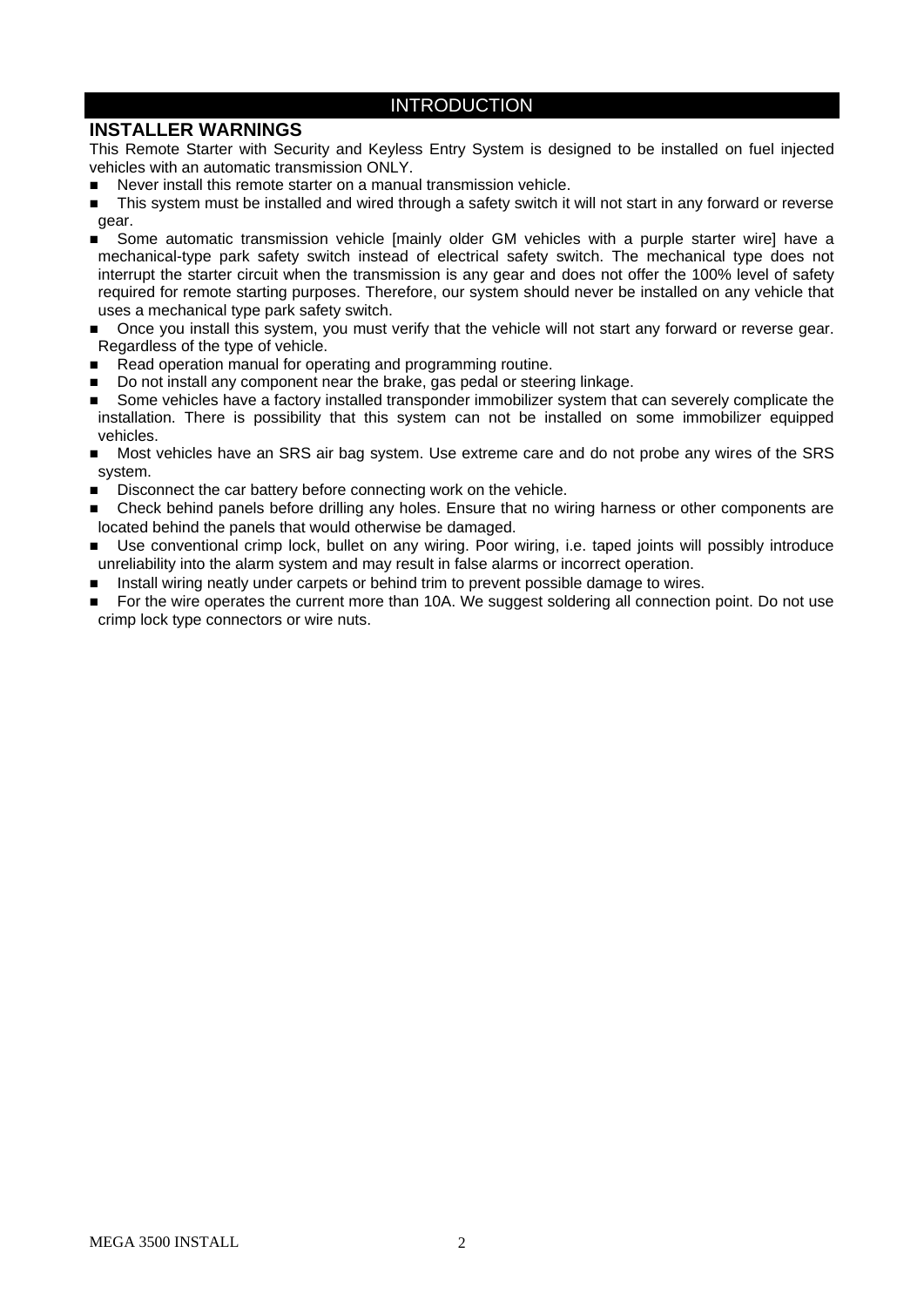#### INSTALLATION DIAGRAM

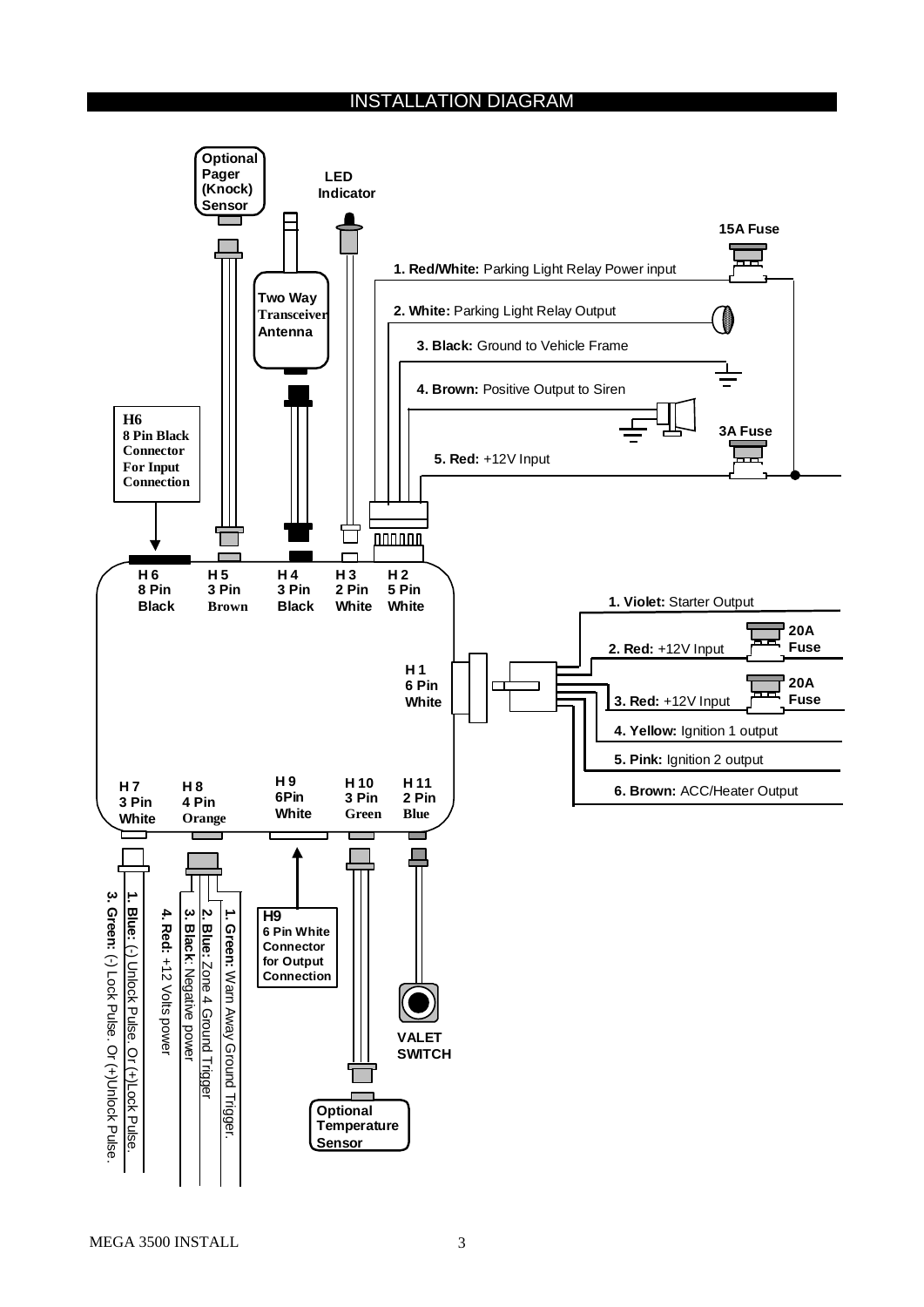#### **#H6. 8 PIN BLACK CONNECTOR FOR INPUT CONNECTION:**



**IMPORTANT NOTE:** Directly connect the BLACK/WHITE wire to the "GROUND" when this wire is not used.

# **#H9. 6 PIN WHITE CONNECTOR FOR OUTPUT CONNECTION**



MEGA 3500 INSTALL 4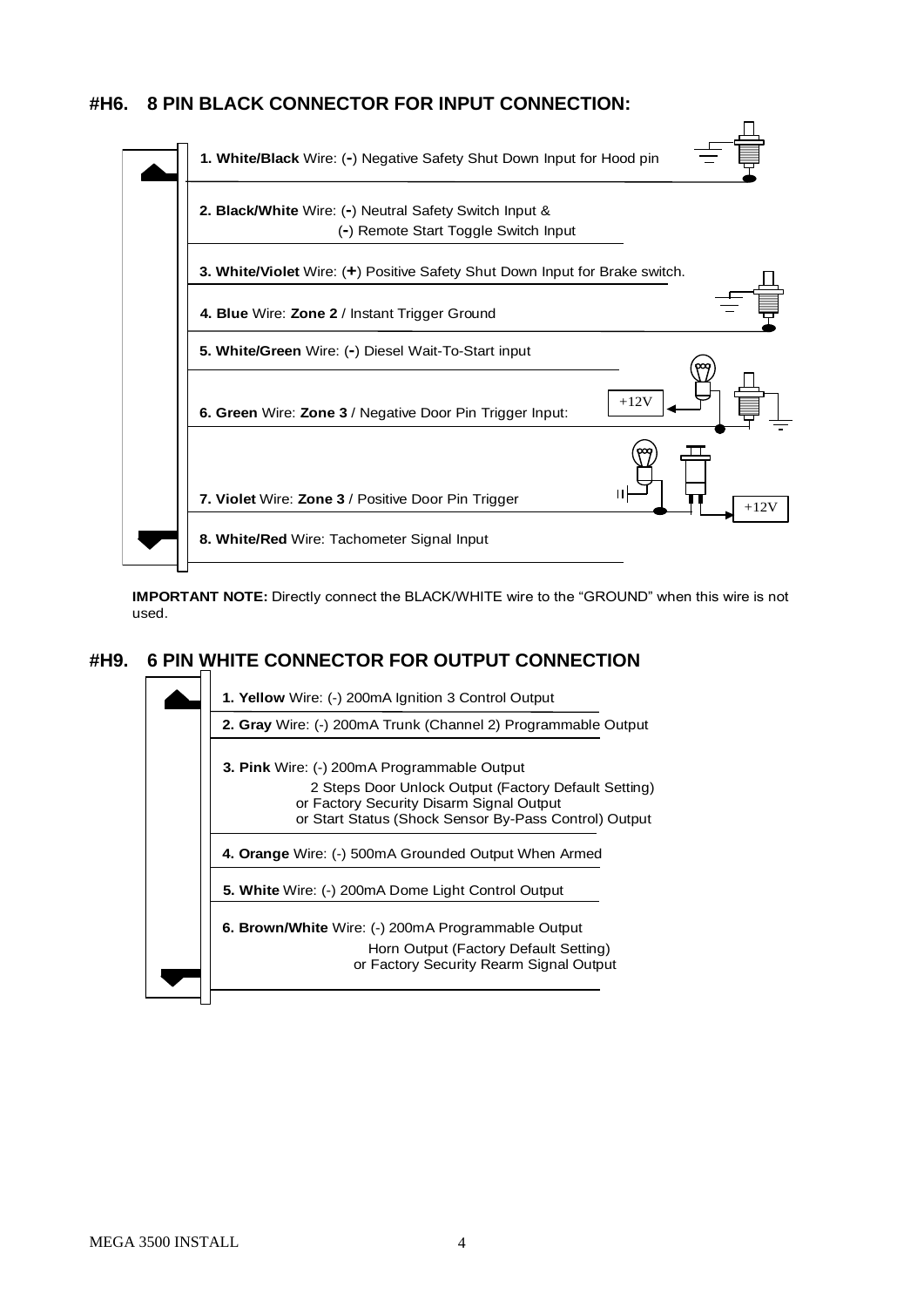#### WIRING

Keep wiring away from moving engine parts, exhaust pipes and high-tension cable. Tape wires that pass through holes on the firewall to prevent fraying. Watches out sharp edges that may damage wires and causes short circuit.

CAUTION: Do not connect the wire harness to the control module until all wiring to vehicle is complete.

#### **H1: 6 PIN HEAVY GAUGE WIRING CONNECTION:**

Remember that the system does to start a vehicle is duplicate the functions of the ignition key switch! Below, we will explain the three basic functions of the ignition switch. Since this installation will require analysis of the ignition switch functions, we recommend making the three connections below at the ignition switch harness directly.

#### H1/1. Violet Wire—Starter Output

Careful consideration for the connection of this wire must be made to prevent the vehicle from starting while in gear. Understanding the difference between a mechanical and an electrical Neutral Start Switch will allow you to properly identify the circuit and select the correct installation method. In addition you will realize why the connection of the safety wire is required for all mechanical switch configurations.

Failure to make this connection properly can result in personal injury and property damage.

In all installations it is the responsibility of the installing technician to test the remote start unit and assure that the vehicle can not start via RF control in any gear selection other than park or neutral.

In both mechanical and electrical neutral start switch configurations, the connection of the VIOLET wire will be made to the low current start solenoid wire of the ignition switch harness. This wire have +12 volts when the ignition switch is turned to the "START" (CRANK) position only. This wire have 0 volts in all other ignition switch positions.

NOTE: This wire must be connected to the vehicle side of the starter cut relay (when used). For the electrical neutral switch configuration, this connection must be made between the starter inhibit relay (when used) and the neutral safety switch as shown in the following diagram.

Failure to connect this wire to the ignition switch side of the neutral safety switch can result in personal injury and property damage. SEE NEUTRAL START SAFETY TEST FOR FURTHER DETAILS.



H1/2 & H1/3. Red Wire (2)-- +12V Power Input

Remove the two 20A fuses prior to connecting these wires and do not replace them until the satellite has been plugged into the control module. These wires are the source of current for all the circuits the relay satellite will energize. They must be connected to a high current source. Since the factory supplies (+) 12V to the key switch that is used to operate the motor, it is recommended that these wires be connected there.

Note: If the factory supplies two separate (+) 12V feeds to the ignition switch, connect one RED wire of the satellite to each feed at the switch.

H1/4. Yellow Wire – Ignition 1 Output

Connect the YELLOW wire to the ignition 1 wire from the ignition switch. The ignition wire should receive "12 volts" when the ignition key is in the "ON" or "RUN" and "START" or "CRANK" position. When the ignition is turned "OFF", the ignition wire should receive "0" voltage.. **The YELLOW wire must be connected.**

H1/5. PINK Wire – Ignition 2 Output

Some vehicles have [2] ignition wires that must be power. Connect the PINK wire to the ignition 2 wire from the ignition switch. The ignition wire should receive "12 volts" when the ignition key is in the "ON" or "RUN" and "START" or "CRANK" position. When the ignition is turned "OFF", the ignition wire should receive "0" voltage. If the PINK wire is not used, cap the end of the wire.

H1/6. Brown Wire –Accessory Output (Heater /ACC Output)

Connect the BROWN wire to the accessory wire in the vehicle that powers the climate control system. An accessory wire will show + 12 volts when the ignition switch is turned to the "ACCESSORY" or "ON" and "RUN" positions, and will show 0 Volts when the key is turned to the "OFF" and "START" or "CRANK" position. There will often be more than one accessory wire in the ignition harness. The correct accessory wire will power the vehicle's climate control system. Some vehicle may have separate wires for the blower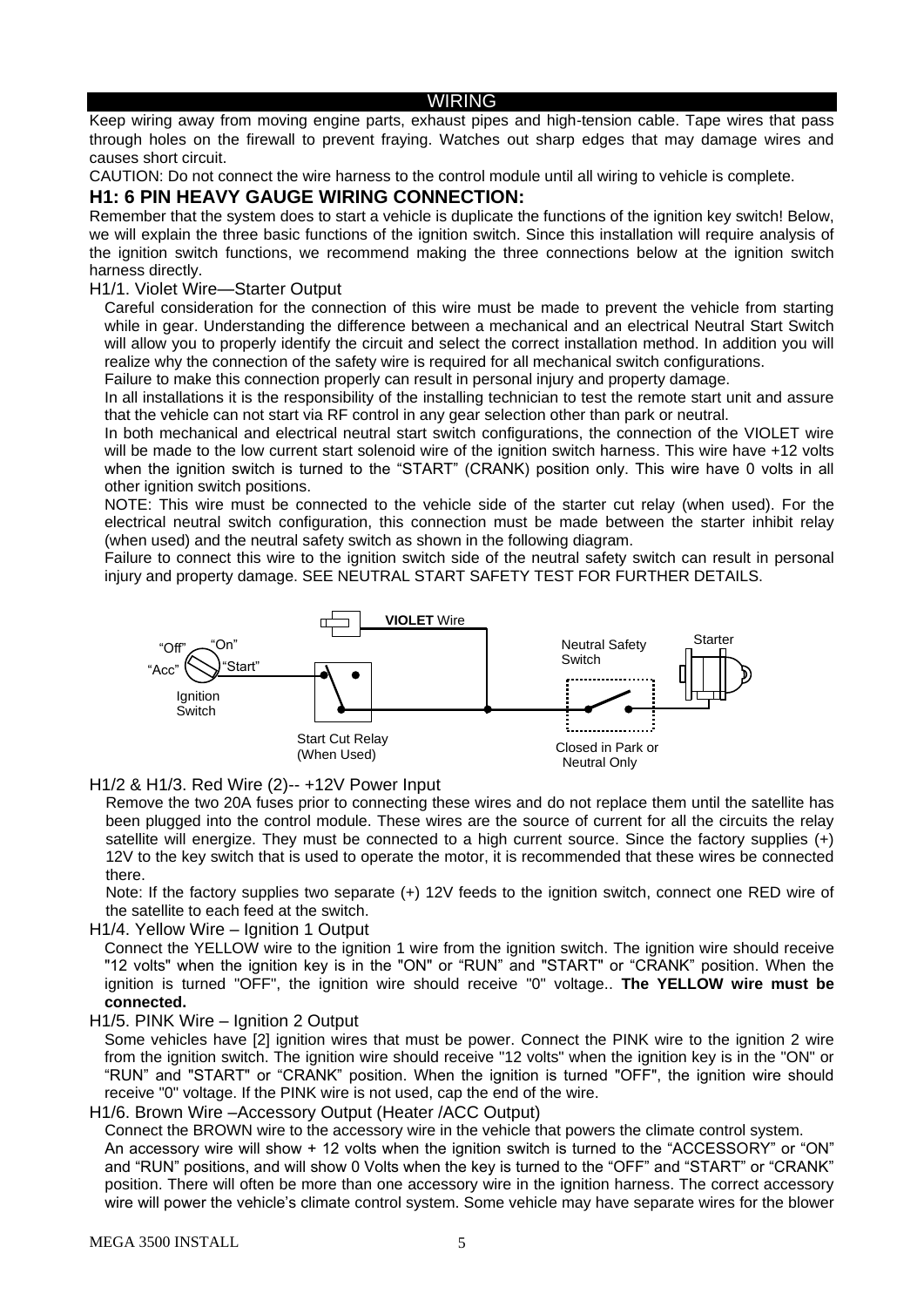motor and the air conditioning compressor. In such cases, it will be necessary to add a relay to power the second accessory wire.

#### **H2: 5 PIN WIRE HARNESS:**

H2/1. RED / WHITE WIRE –PARKING LIGHT RELAY INPUT --

The RED/WHITE wire is the input to the flashing parking light relay. The connection of the RED/WHITE wire will determine the output polarity of the flashing parking light relay.

If the vehicle you are working on has +12volt switched parking lights, you don't need connect this wire. This wire already connected to +12volt.

If the vehicle's parking lights are ground switched, cut the RED/WHITE wire, connect the RED/WHITE wire to chassis ground.

H2/2. WHITE WIRE -- PARKING LIGHT RELAY OUTPUT (+12 V 10A OUTPUT) --

Connect the WHITE wire to the parking light wire coming from the headlight switch. Do not connect the WHITE wire to the dashboard lighting dimmer switch. (Damage to the dimmer will result). The limitation of the WHITE wire is 10 AMP max. Do not exceed this limit or damage to the alarm and parking relay will result.

H2/3. BLACK WIRE -- SYSTEM GROUND –

This is main ground connection of the alarm module. Make this connection to a solid section of the vehicle frame. Do not connect this wire to any existing ground wires supplied by the factory wire loom, make the connection to the vehicle's frame directly.

H2/4. BROWN WIRE -- SIREN DRIVE OUTPUT – (See Feature **II - 3** Programming)

This is the positive (+) output connection for the siren. Current capacity is 2 amps. Make connection to the (+) red wire from the siren. Make the (-) black wire coming from the siren to a good chassis ground. H2/5. RED WIRE -- SYSTEM POWER (+12V CONSTANT) --

The RED wire supplies power to the system. Connect this wire to a constant +12 volt source.

#### **H3. 2 PIN WHITE CONNECTOR FOR THE LED STATUS INDICATOR:**

The led indicator status should be mounted in a highly visible area such as top of the dashboard, on top of the shifter console or on dashboard face. Leave at least 6mm space behind the mounting location for LED housing. Once a suitable location is chosen, drill a 6mm hole. Run the LED wires through the hole then press the 2 pin LED housing into the place. Route the LED wires to the control module.

#### **H4. BLACK 3-PIN CONNECTOR. – TWO-WAY TRANSCEIVER/ANTENNA MODULE**

The Two-way transceiver/antenna mounts on the windshield (Inside). We suggest you mount it on the lower left or upper left-hand side of windshield.

Warning! Do not mount in such a manner that it obstructs the driver's view.

- The Two-way transceiver/antenna whip must be vertical.

- Remove the protective tape backing.
- Carefully align the two-way transceiver/antenna and apply to windshield.
- Route the black connector wire behind the trim and connect to the two-way transceiver/antenna.
- Connect the other end to the control module.
- Special considerations must be made for windshield glass as some newer vehicles utilize a metallic shielded window glass that will inhibit or restrict RF reception. In these vehicle, route the two way transceiver/antenna module away from metallic shielded window glass as far as possible.

#### **H5. 3-PIN BROWN CONNECTOR FOR OPTIONAL PAGING (KNOCK) SENSOR**

The optional Paging (Knock) Sensor can be add on.

- 1. Detach the protecting paper from the double-sided adhesive tape and attach one side of the double-sided adhesive tape to the bottom part of the Paging (Knock) Sensor.
- 2. After cleansing the area around left bottom part of the front window so that it stays attached firmly, the Paging Sensor should be attached on the front window so that the side on which a sticker with a printed words "**Tap Here Paging Driver**" is attached face outward.
- 3. Hide the wire by carefully pushing it inside the space of the front window's mold trim.
- 4. Adjust the sensitivity of the Paging Sensor, If you turn the tuning screw at the center of the Paging Sensor clockwise, the sensitivity goes sharp and if turned counter-clockwise, the sensitivity goes dull.

#### **H6: 8 PIN MINI BLACK CONNECTOR :**

H6/1. WHITE/BLACK WIRE – NEGATIVE SAFETY SHUT DOWN INPUT --

The WHITE/BLACKE wire provides an instant shutdown for the remote start, whenever it is grounded. Connect the wire to the hood pin switch previously installed. This wire must be routed though a grommet in the firewall and connected to the hood pin switch. If the pin switch is to be used with an alarm system, connect this wire with diode.

**Important!** This connection is a safety wire and must be connected as shown and tested as specifiled. Failure to do so may result in personal injury or property damage. See detail of wiring in the following diagram. This wire may also be used if the vehicle brake light circuit switches ground to the brake lights. An isolation diode must be used for ground switched brake light circuits and must be connected to the output of the brake switch.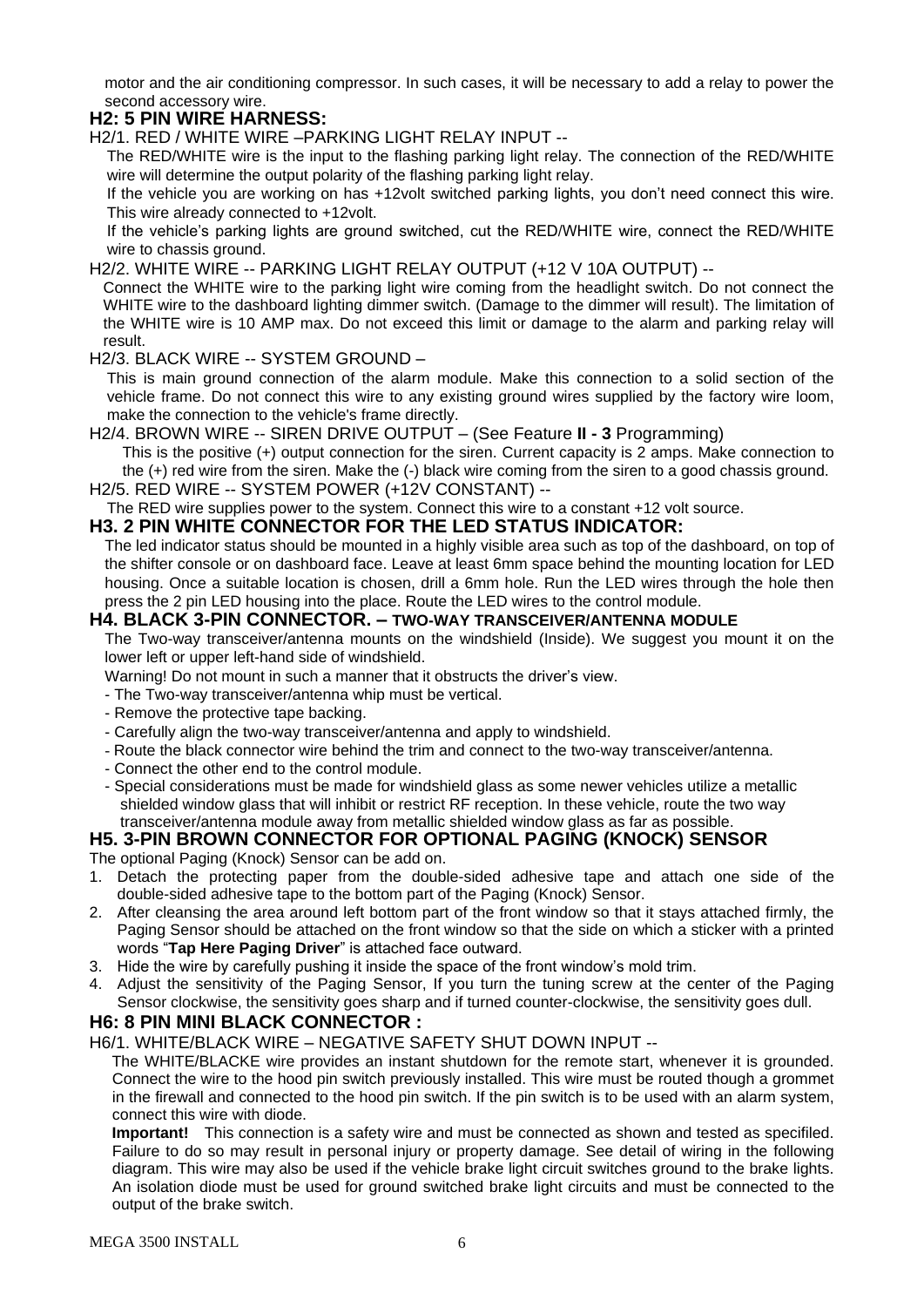

H6/2. BLACK/WHITE wire —(-)Remote Start Enable Toggle Switch Input — — (-)Neutral Safety Switch Input —

When the BLACK/WHITE wire is grounded, the remote start unit is operable. When this wire is open from ground, the remote start is disable.

- 1. The optional "remote start toggle switch" can be added on to temporarily disable the Remote Start Device, it can prevent the vehicle from being remote started accidentally. This feature is useful if the vehicle is being serviced or stored in an enclosed area. To disable the remote start, move the optional remote start enable toggle switch to the OFF position. To enable the remote start, move the optional remote start enable toggle switch to the ON position.
- 2. If needed, This wire can connect to the PARK/NEUTRAL switch in the vehicle. (See the TESTING YOUR INSTALLATION GUIDE)

#### **IMPORTANT NOTE: Directly connect the BLACK/WHITE wire to the "GROUND" when this wire is not used.**

#### H6/3. WHITE/VIOLET WIRE:– POSITIVE SAFETY SHUT DOWN INPUT

This wire provides an instant shutdown for the remote start, whenever it gets +12volts. If the brake lights switch in the vehicle switches +12 volts to the brake light circuit, connect this wire to the output side of the brake switch. This will allow the remote start to shut down if an attempt is made to operate the vehicle without the key while running under the control of the remote start. In most vehicles, in order to shift gear, the brake pedal must be depressed. The brake input will in turn cause the remote start unit to shut off. See below diagram.



H6/4. BLUE WIRE -- GROUND INSTANT TRIGGER INPUT --

This wire is the ground trigger input wire for hood/trunk pin switches.

H6/5. WHITE/GREEN WIRE —(-) DIESEL WAIT – TO - START INPUT –

In diesel vehicles it is necessary to interface with the wire that on the WAIT-TO-START light in the dashboard. This wire illuminates the bulb until the vehicle's glow plugs are properly heated. When the light goes out the vehicle can be started. This wire is always at the connector leading to the bulb in the dashboard. It can also be found at the Engine Control Module (ECM) in many vehicles.

To test and determine the polarity of this wire:

- 1. Set your multi-meter to DVC or DC voltage (12V or 20V is fine).
- 2. Attach the (+) probe of the meter to (+) 12V.
- 3. Probe the wire that you suspect leads to the bulb with the (-) probe of the meter.
- 4. Turn the ignition switch to the ON position.
- 5. If the meter indicates 12 volts until the light goes out you have isolated the connect wire and the wire's polarity is negative (ground while the bulb is on).
- 6. If the meter reads zero volts until the light goes out and then reads 12 volts, you have isolated the connect wire and the wire's polarity is positive.

Connect this wire to the wire in the vehicle that sends the signal to turn on the WAIT-TO-START bulb in the dashboard. In most diesels the wire is negative (ground turns on the bulb) and this wire can be directly connected to the wire in the vehicle. If the vehicle use a positive wire (12V to turn the bulb) a relay must be used to change the polarity.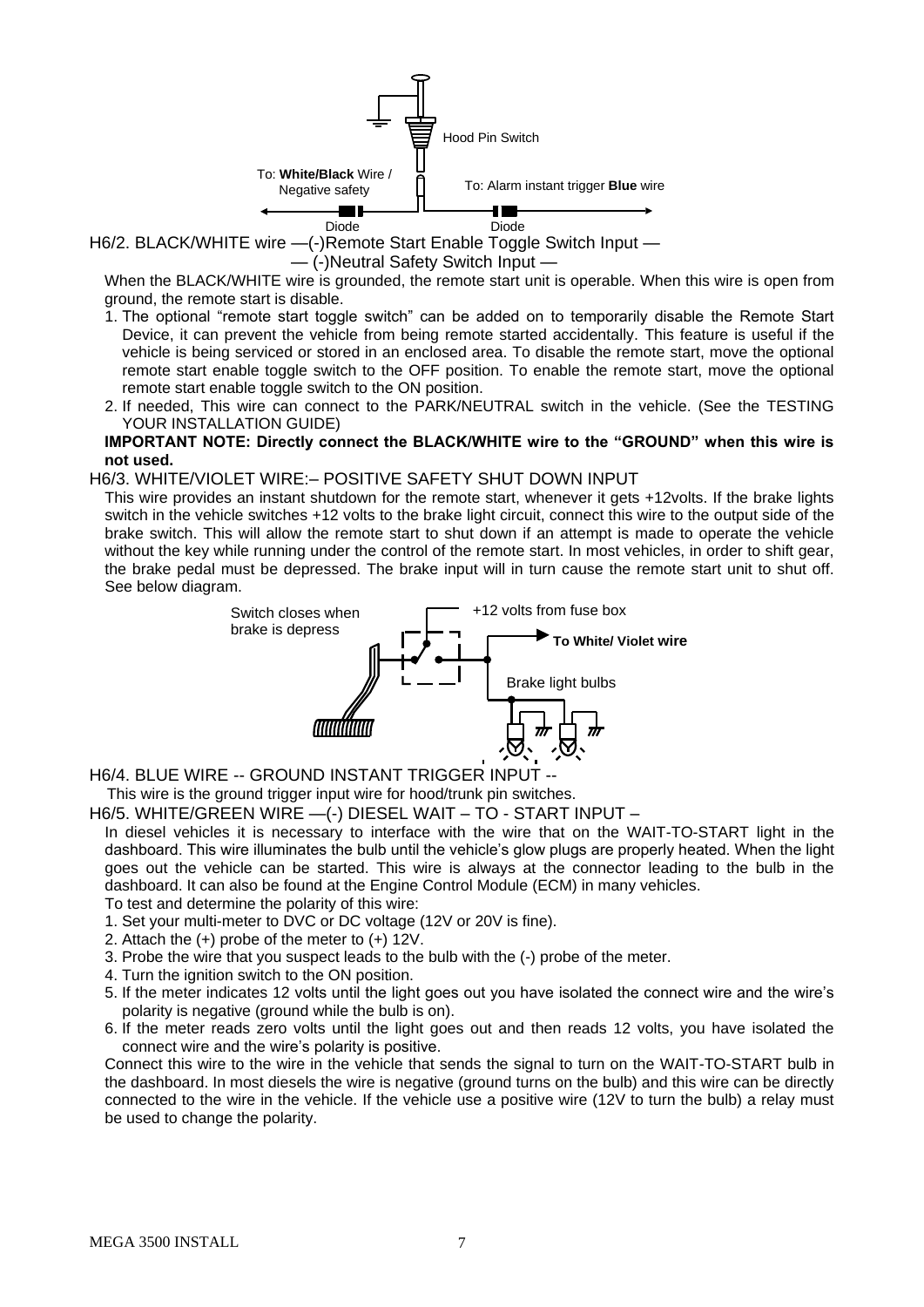(+) Wait To Start



H6/6. GREEN WIRE -- NEGATIVE DOOR SWITCH SENSING INPUT --

This wire is the ground trigger input wire for negative door pin switch. This wire is connection for "grounding" type factory door pins locate the "common wire" that connects the door pin switches. Make the connection of the GREEN Wire here.

#### H6/7. VIOLET WIRE -- POSITIVE DOOR SWITCH SENSING INPUT--

This wire is the positive trigger input wire for positive door pin switch. This wire is connection for "positive" type factory door pins(typical FORD MOTOR). Locate the "common wire" for all door pins and make the connection of the VIOLET Wire here.

#### H6/8. WHITE/RED wire—Tachometer Signal connection—

 Note: You should connect this wire If you program the Start Feature **II – 3** to "Tachometer checking type",

otherwise not to connect this wire and tap the end.

This input provides the remote start system with information about the engine's revolutions per minute (RPM). It can be connected to the negative side of the coil in vehicle with conventional coils. In multi-coil and high energy ignition system locating a proper signal may be more difficult.

To test for a tachometer wire, a multi-meter capable of test AC voltage must be used. The tachometer wire will show between 1V and 6V AC at idle, and will increase as engine RPM increases. In multi-coil ignition system, the system can learn individual coil wire. Individual coil wires in a multi-coil ignition system will register lower amounts of AC voltage. Also, if necessary, the system can use a fuel injector control wire for engine speed sensing. Common locations for a tachometer wire are the ignition coil itself, the back of the gauges, engine computers, and automatic transmission computers.

IMPORTANT! Do not test tachometer wires with a test light or logic probe. The vehicle will be damaged.

#### **How to find a tachometer wire with your multi-meter**

- 1. Set the ACV or AC voltage (12V or 20V is fine.)
- 2. Attach the (-) probe of the meter to chassis ground.
- 3. Start and run the vehicle.
- 4. Probe the wire you suspect of being the tachometer wire with the red probe of the meter.
- 5. If this is the correct wire the meter will read between 1V and 6V.

NOTE: No connection of this wire is required, if you use the voltage or timer checking type mode.

#### **H8. 4 PIN ORANGE CONNECTOR FOR OPTIONAL 2 STAGE SENSOR (ZONE 4)**



**3. Black** Wire / Negative **4**. **Red** Wire / +12Volts

**1. Geen** Wire / Warn Away Input **2. Blue** Wire / **Zone 4** Ground Trigger

Function: Allows easy positive, negative, instant trigger, and warn-away trigger connection with quick disconnect ability for other detection devices.

Connection:

- 1. Warn away ground trigger  $=$  If the sensor or detector connect to this pin, intrude the detector, a pre-warning tone and light flash warn the intruder to turn back.
- 2. Zone 4 Ground trigger = With alarm armed, if this pin becomes grounded the alarm Zone 4 will trigger .
- 3. Negative = When alarm armed this pin become ground.
- 4. + 12 volts positive = Carry 12 volts all the time. Be sure not to touch ground directly (without a load ), it might cause short circuit.

#### **H9: 6-PIN MINI WHITE CONNECTOR WIRE HARNESS:**

H9/1. YELLOW WIRE:- (-) 200ma IGNITION 3 OUTPUT–

This wire provides a 200mA (-) ground output that becomes active 4 seconds before the remote start unit initialize, and remains grounded while running.

#### **Ignition 3 output:**

Some newer vehicles use a third ignition wire which is required to start and keep the vehicle's engine running. If this is the case, wire an IGN 3 relay (not supplied) as shown below:

Do not connect any vehicle circuits together, they are isolated for a resaon.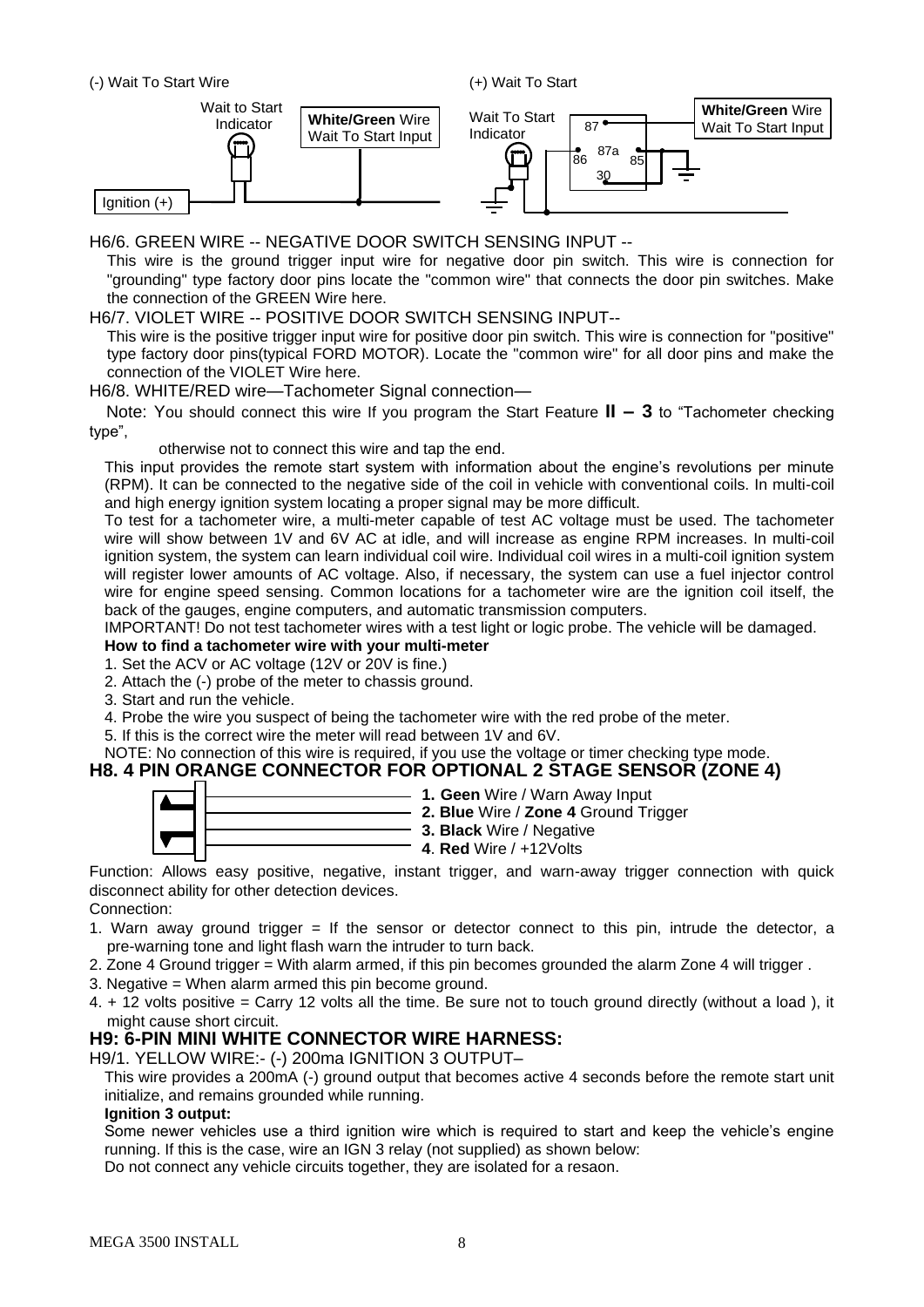

#### **Transponder interfacing using relay:**

 If the vehicle has transponder system installed, you will need to by-pass the system while the vehicle is operating under the control of the Remote Start Unit. To do this:

1.You will need a transponder key that's already programmed to the vehicle.

2.Remove the trim around the ignition switch.

3.Wrap a thin (28 - 30awg) wire tightly around ignition switch 6 to 8 times and secure it.

4.About 6"down line make another loop of approximately 2"diameter.

5.Place the key inside this loop and secure it to the loop.

6. Connect on end of the (28 - 30awg) wire to pin (87) of the relay module.

7. Connect the other end of the loop wire to Pin (30) of relay module.

8. Connect the pin (86) of the relay module to the ignition wire from the ignition switch.

9. connect the pin (85) of the relay module to the H9/1 yellow wire of 6-pin mini white connector.



#### **GM VATS KEY OVERRIDE:**

If the vehicle has the General Motor VATS system installed, you will need to by-pass the system while the vehicle is operating under the control of the Remote Start Unit. To do this:

- 1. Measure the resistance of the resistor pellet on the ignition key then select a resistor within 5% of the key's value.
- 2. Locate the pair of VATS wires in the vehicle, usually a pair of thin gauge wires running from the ignition switch to the VATS control module.
- 3. Connect the YELLOW wire from Remote Start Unit to TERMINAL #85 of an external relay. Connect terminal #86 of the relay to a fused +12 volt.
- 4. Cut (#1) wire (as shown), and connect the ignition switch side of the cut wire to terminal #87a of the relay. Connect the other side of the (#1) wire to terminal #30.
- 5. Connect the previously selseced resistor from terminal #87 to the second(#2) wire (as shown).



H9/2 . GRAY WIRE – (-) 200ma TRUNK (CHANNEL 2) Programmable Output –

This will become a 1 second pulse ground by activate channel 2 on transmitter for two seconds, the current capacity of this wire is 200 mA. This feature allows you to remote control trunk release or other electric device. This output can also be programmed to provide the following type of output: momentary, latched, latched-reset with ignition, 30-second timed. (See Alarm Feature **II-6** Programming)



H9/3. Pink wire –(-) 200ma PROGRAMMABLE OUTPUT (See Start Feature **I – 5** Programming) 2 STEPS UNLOCK OUTPUT -- (Factory default setting)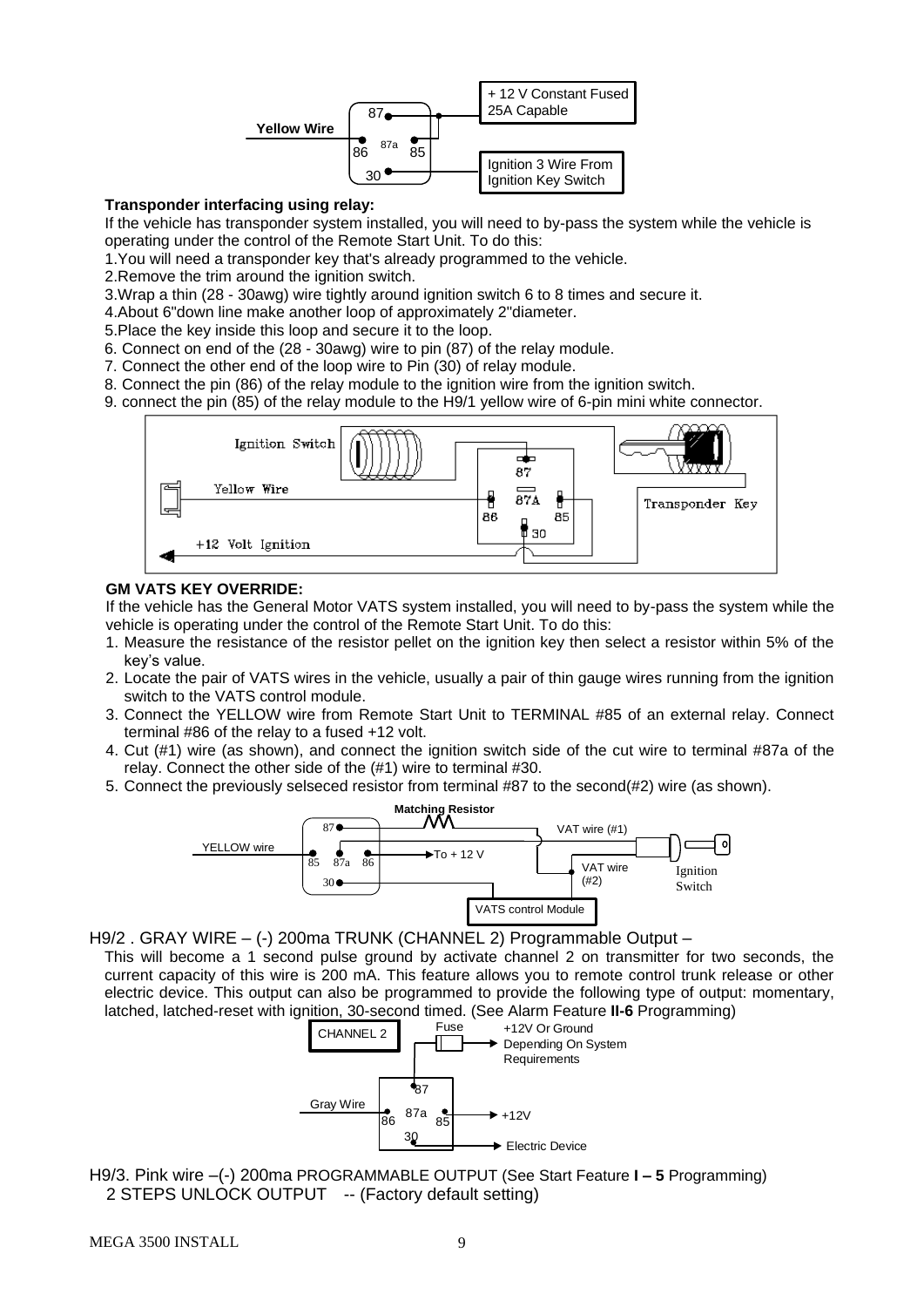The 2 steps unlock feature will work for the most fully electronic door lock circuit. The vehicle must have an electronic door lock switch (not the lock knob or key switch), which locks and unlocks all of vehicle's doors. When wired for this feature, press the disarm (or unlock) button one time will disarm the alarm and unlock the driver's door only. If, press disarm (or unlock) button two times within 3 seconds, the alarm will disarm and all doors will unlock.

#### FACTORY SECURITY DISARM SIGNAL OUTPUT –

This wire is designed to disarm a factory installed security system. This wire sends a negative (-) 1 seconds pulse upon a remote start and remote door unlocking. Some factory systems must be disarmed to allow remote starting. In most cases, this wire may be connected directly to the factory alarm disarm wire. The correct wire will show nagative ground when the key is used to unlock the doors or trunk. This wire is usually found in the kick panel area in the wiring harness coming into the car body from the door.

#### START STATUS (Shock Sensor By-Pass Control) OUTPUT–

This wire is designed to by-pass shock sensor module. This wire will supply an output at all times the remote start is operating plus an additional 3 seconds after the remote start unit turn off.

H9/4. ORANGE WIRE – (-) 500ma GROUNDED OUTPUT WHEN ARMED --

This wire will become grounded when the alarm is armed. The current capacity of this wire is 500mA. This output can control starter disable, when an intrusion is detected and the system is triggered. The vehicles prevent from any unauthorized starting.



#### H9/5. WHITE WIRE – (-) 200ma DOME LIGHT CONTROL OUTPUT –

This wire becomes grounded when the dome light controls circuit active. The current capacity of this wire is 200mA. This wire can control the operation of the interior lights. An optional 10 Amps relay can be used to this system for interior lights operation.



a). Upon disarming, the interior lights will remain on for 30 seconds. b). If the vehicle is violated, the interior light will

flash for the same duration as the siren.

H9/6. Brown/White WIRE –(-) 200ma PROGRAMMABLE OUTPUT (See Start Feature **I – 6** Programming)

HORN OUTPUT – (Factory default setting)

This wire is provided to use the existing vehicle's horn as the alarm system's optional's warning audible device. It's a transistorized low current output, and should only be connected to the low current ground output from the vehicle's horn switch. When the system is triggered, the horn will sound.



#### FACTORY SECURITY REARM SIGNAL OUTPUT –

This output is programmable. If programmed rearm a factory installed security system. This wire will supply a pulse whenever the remote start times out or is shut dowm using the transmitter and remote door locking..

#### **H10. 3 PIN GREEN CONNECTOR FOR OPTIONAL TEMPERATURE SENSOR.**

(See Start Feature **I - 7** Programming)

The optional Temperature Sensor can be add on. You can monitor, through the LCD screen, the present indoor temperature of the passenger compartment before cooling or heating your vehicle.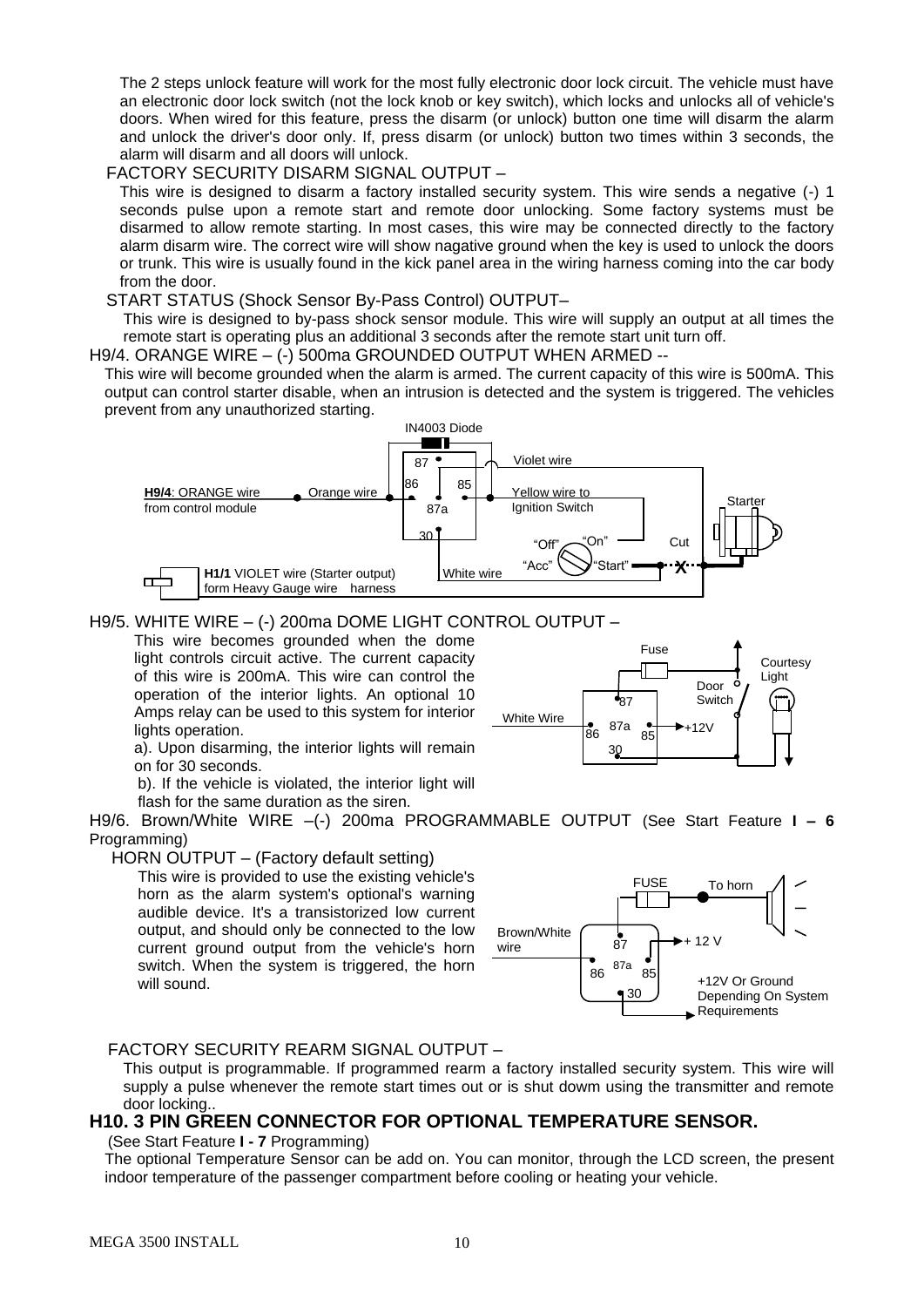It also can be programmed to automatically start the vehicle engine whenever the temperature inside the vehicle reaches or drops below the preprogrammed temperature level. The system will monitor the air temperature every 3 hour and will only start the engine during extreme cold temperatures.

#### **H11. 2 PIN BLUE CONNECTOR FOR THE VALET SWITCH:**

Select a mounting location for the switch that is easily accessible to the driver of the vehicle. The switch does not have to be concealed, however, concealing the switch is always recommended, as this provides an even higher level of security to the vehicle. Mount the valet switch in a hidden but accessible location. Route the valet switch wires to the control module.

I

#### **H7. 3 PIN DOOR LOCK CONNECTOR:**









#### **VACUUM OPERATED CENTROL LOCKING**

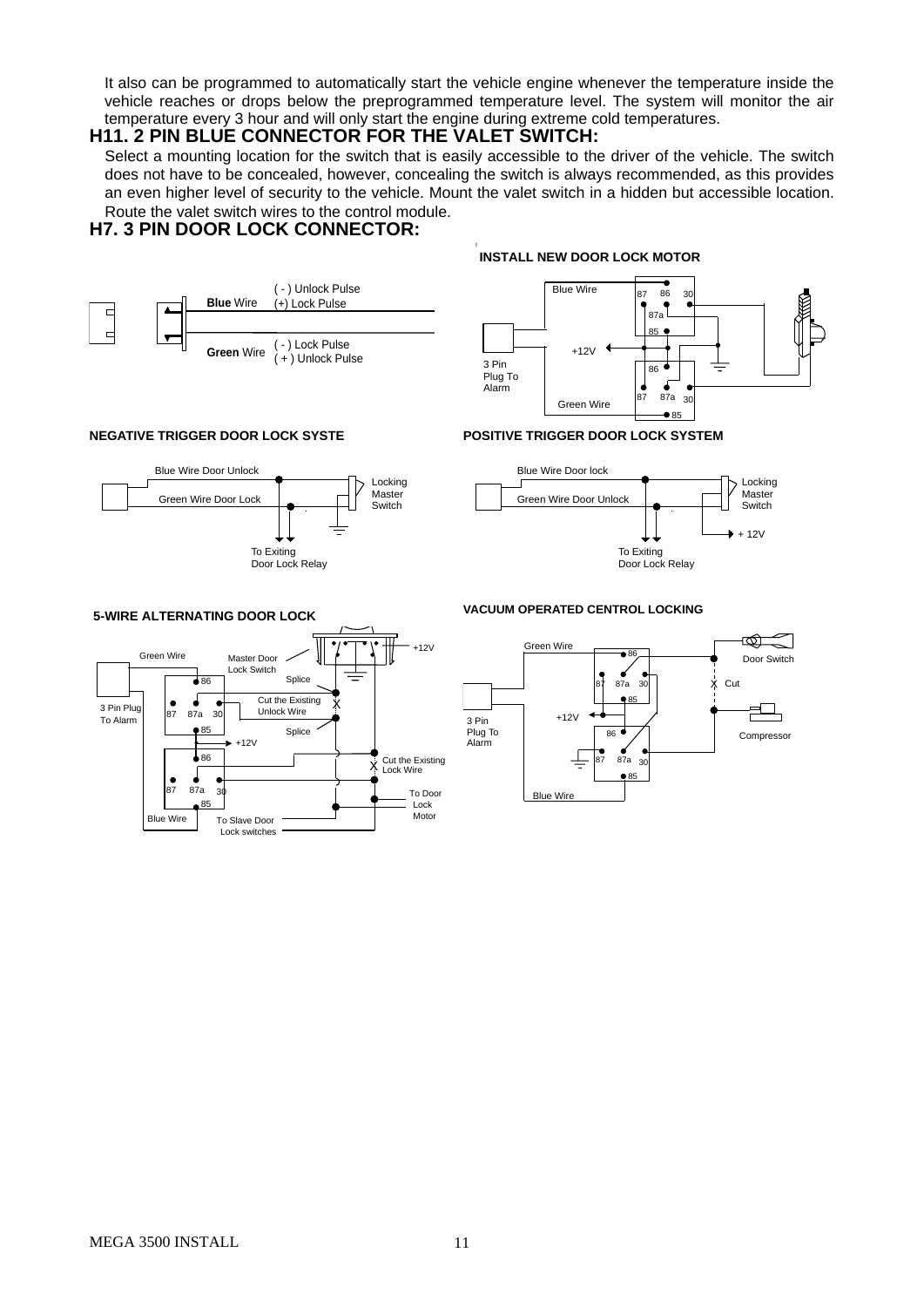#### **2 STEP DOOR UNLOCK WIRE CONNECTION FOR 5 WIRE ALTERNATING DOOR LOCKS**



#### **2 STEP DOOR UNLOCK WIRE CONNECTION FOR GROUND SWITCHED DOOR LOCKS**



#### **VACUUM OPERATED DOOR LOCKING SYSTEM:**

TYPICAL OF MERCEDES BENZ AND AUDI. Locate the wire under the driver's kick panel. Use the voltmeter connecting to ground, verify that you have the correct wire with the doors unlocked, the voltmeter will receive "12 volts". Lock the doors and the voltmeter will read "0 volt". Move the alligator clip to +12V and the voltmeter will receive "12 volts". Cut this wire and make connections. Be sure to program door lock timer to 3.5 seconds.(See Alarm Feature **II – 1** Programming.)

#### **2 STEP DOOR UNLOCK WIRE CONNECTION FOR POSITIVE SWITCHED DOOR LOCKS**

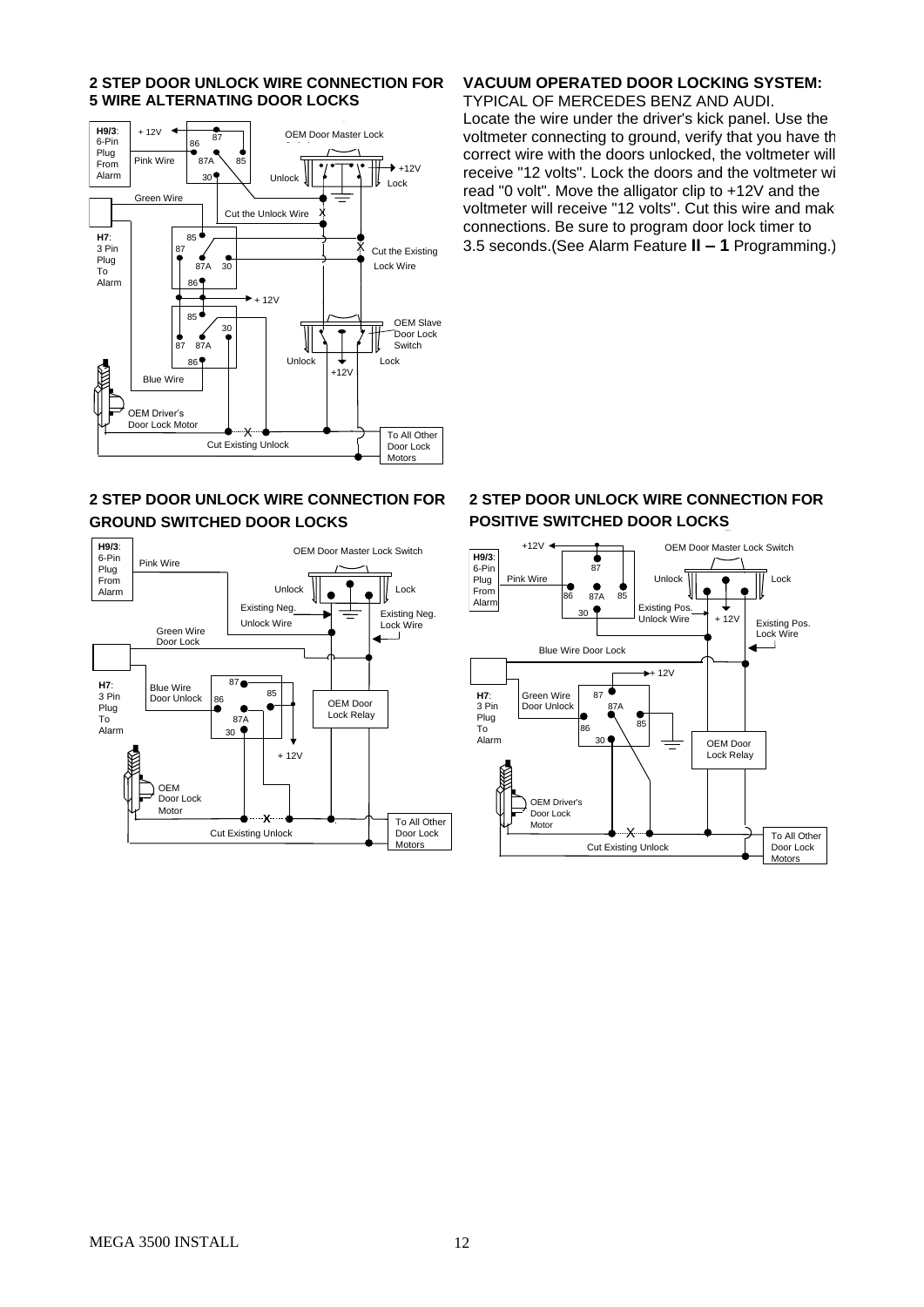### **PROGRAMMING**

# A. PROGRAMMING TRANSMITTER:

#### **PROGRAMMING THE REGULAR REMOTE TRANSMITTER**

**Important Note:** This program mode is for regular remote transmitter and passive/active transmitter programming only; do not program the two-way LCD screen transmitter on this mode.

**Note:** This mode will only retain the last 4 remote transmitters programmed. If the transmitter memory is exceeded, the security system will start deleting transmitters from memory in chronological order.

#### **Enter:**

- 1. Turn the Ignition 'switch 'OFF/ON' 3 TIMES and stay in ON position. Within 15 seconds.
- 2. Push the Valet switch 3 times and hold it until a long chirp is hearing then release the valet switch. You are now in the Transmitter programming mode.

#### **Program:**

- 1. Press button on one of the transmitter until the siren responds with a confirming chirp the first transmitter is now programmed.
- 2. Press button on the second transmitter until the siren responds with a confirming chirp, the second transmitter is now programmed.
- 3. Apply the same procedure to program 3rd and 4th.

**Exit:** Turn Ignition to 'OFF' position, or leave it for 15 seconds. 3 long chirps & 3 parking light flashes to confirm exit.

Δ **This system has an unique optional passive/active transmitter design, it's programming is the same as above. (To see how it works, please see operation part.)**

#### **PROGRAMMING THE TWO-WAY LCD SCREEN REMOTE TRANSMITTER**

**Important Note:** This program mode is for two-way LCD screen transmitter programming only; do not program other style transmitter on this mode.

**Note:** This mode will only retain the last 2 remote transmitters programmed. If the transmitter memory is exceeded, the security system will start deleting transmitters from memory in chronological order.

The two-way LCD screen remote transmitter can be add on for this system. The two-way remote transmitter actively gives an immediate report to the remote transmitter on any violations occurred to your vehicle both by visual graphic icon and audio sound.

When you press a button of two-way remote transmitter, you can make sure if your command has been correctly delivered to the system module in your vehicle. The displayed graphic icon on the LCD screen as well as by hearing a confirming melody sound from your two-way remote transmitter.

#### **Enter:**

1. Turn the Ignition 'switch 'OFF/ON' 3 TIMES and stay in ON position. Within 15 seconds.

2. Push the Valet switch 6 times and hold it until a long chirp is hearing then release the valet switch. You are now in the two-way LCD screen remote Transmitter programming mode.

#### **Program:**

- 1. Press Button on one of the transmitter until the siren responds with a confirming chirp the first transmitter is now programmed.
- 2. Press Button on the second transmitter until the siren responds with a confirming chirp the second transmitter is now programmed.

Note: Maximum (2) two-way LCD screen remote transmitter can be program.

**Exit:** Turn Ignition to 'OFF' position, or leave it for 15 seconds. 3 long chirps & 3 parking light flashes to confirm exit.

**IMPORTANT NOTE: This program mode is for two-way LCD screen transmitter programming only; do not program other style transmitter on this mode.**



#### **TWO-WAY LCD SCREEN REMOTE TRANSMITTER**

# B. FEATURES PROGRAMMING:

#### **ALARM FEATURE "I" PRORAMMING:**

- 1. Turn the Ignition 'switch 'ON/OFF' 3 TIMES and stay in OFF position.
- 2. Push the Valet switch **2** times and hold it until **one** chirp with a long chirp is hearing then release the valet switch. You are now in the Alarm feature **'I'** programming mode.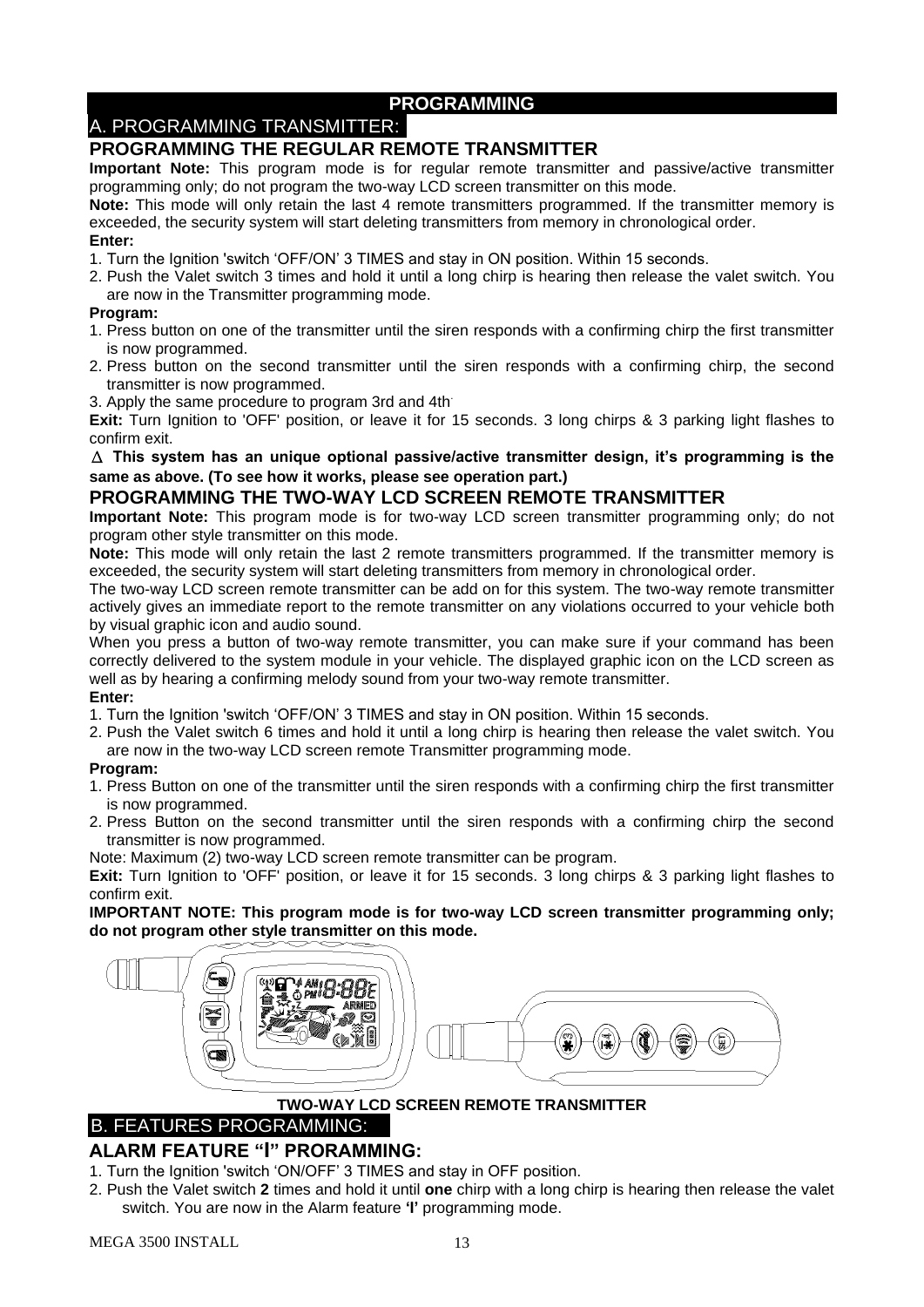- 3. Press and release the transmitter button 'A' corresponding to the feature 'A' you want to program.
	- a. The siren chirps and LED pause will indicate previously setting.
	- b.The factory default settings is always [1] LED flash, [1] chirp.
- 4 Depress the transmitter button 'A' again to change the feature. Simple keep re-depressing the transmitter button 'A' again until the module advances to your desired setting.
	- a. In this case, Press button 'A' again, the module would advance to [2] LED flash, [2] chirps.
	- b. Press button 'A' again, the module would advance to [3] LED flash, [3] chirps etc.
- 5. Depress the transmitter button 'B' corresponding to the feature 'B' you wants to program.

**For example:** To program the arming mode form "Active arming" to "Passive Arming without Passive Door Locking", After "Arming mode" program, the next program is "Rearm on/off" .……….

- 1 Turn the Ignition 'switch 'ON/OFF' 3 TIMES and stay in OFF position.
- 2 Push the Valet switch 2 times and hold it until a chirp with a long chirp is hearing then release the valet switch.
- 3 Press and release the transmitter  $\blacksquare$  button corresponding to the feature 'Arming mode' you wants to program. [1] LED flash, [1] chirp to indicate your are in features "Active Arming".
- 4 Depress the transmitter  $\blacksquare$  button twice to change the feature. [3] LED flash, [3] chirps to indicate your are in features "Passive Arming without Passive Door Locking ".
- 5 Depress the transmitter  $\blacksquare X$  button corresponding to the features "Rearm on/off"' you want to program……..

| Press                                   | One Chirp /            | Two Chirps /           | Three Chirps /         | Four Chirps /     |
|-----------------------------------------|------------------------|------------------------|------------------------|-------------------|
| Transmitter                             | LED one pulse          | LED two pulse          | LED three pulse        | LED four pulse    |
| <b>Button</b>                           | <b>Factory Default</b> |                        |                        |                   |
|                                         | <b>Setting</b>         |                        |                        |                   |
| $1\Omega$                               | All chirps on          | Siren chirp on only    | Horn chirp on only     | All chirps off    |
|                                         | Active arming          | Active arming with     | Passive arming         | Passive arming    |
|                                         |                        | Passive starter        | without passive door   | with passive door |
|                                         |                        | disable                | locking                | locking.          |
| $3 \blacksquare X$                      | Automatic Rearm on     | Automatic Rearm off    |                        |                   |
| $_4$ (i)                                | With Door Ajar error   | Bypass Door Ajar       |                        |                   |
|                                         | chirp                  | error chirp.           |                        |                   |
| Without Car-jack<br>$5*$                |                        | Active Car-jack        | Passive Car-jack       |                   |
|                                         | mode                   | mode                   | mode                   |                   |
| $\blacktriangleright$<br>6 <sup>1</sup> | Transmitter can not    | Transmitter can be     |                        |                   |
|                                         | Arm the System         | Arming the System      |                        |                   |
|                                         | When Driving           | <b>When Driving</b>    |                        |                   |
| Ж                                       | Ignition<br>Panic with | Panic with<br>Ignition | Ignition<br>Panic with | Without<br>Panic  |
|                                         | off                    | on & off               | on & off. Panic with   | function.         |
|                                         |                        |                        | No time limit.         |                   |
|                                         |                        |                        |                        |                   |

**Exit**: Turn Ignition to 'ON' position, or leave it for 15 seconds. A 3 long chirps & 3 parking light flashes to confirm exit.

#### **Door Ajar Error Chirp on/off:**

This feature controls the error chirp that is generated if the system is armed with the door trigger active. This useful in vehicles that has a long dome light delay after the door has been closed. If the system is armed before the dome light has turned off, the security system will generate the door trigger error chirp. If this error chirp is not desired, use this feature to disable the door open error chirp. If the bypass chirp is turn off, no bypass chirp will be generated, ever if a door is accidentally left open.

**Active Arming With Passive Starter Disables**: The "Ground-when-armed output will go active 60 seconds after the ignition is turn off. The LED will flash at half its normal rate when the ignition is turn off to indicate that the system will interrupt the starter in 60 seconds.

**Transmitter Can Be Arming The System When Drive: Press and hold the button on the transmitter for** 2 seconds while the ignition is "ON". The system will be arm and the system will not respond to any trigger input except the door triggers and starter disable relay (if installed) will no be activated.

#### **ALARM FEATURE "II" PRORAMMING:**

- 1 Turn the Ignition 'switch 'ON/OFF' 3 TIMES and stay in OFF position.
- 2 Push the Valet switch **4** times and hold it until **two** chirps with a long chirp is hearing then release the valet switch. You are now in the Alarm feature **'II'** programming mode.
- 3 Press and release the transmitter button 'A' corresponding to the feature 'A' you want to program.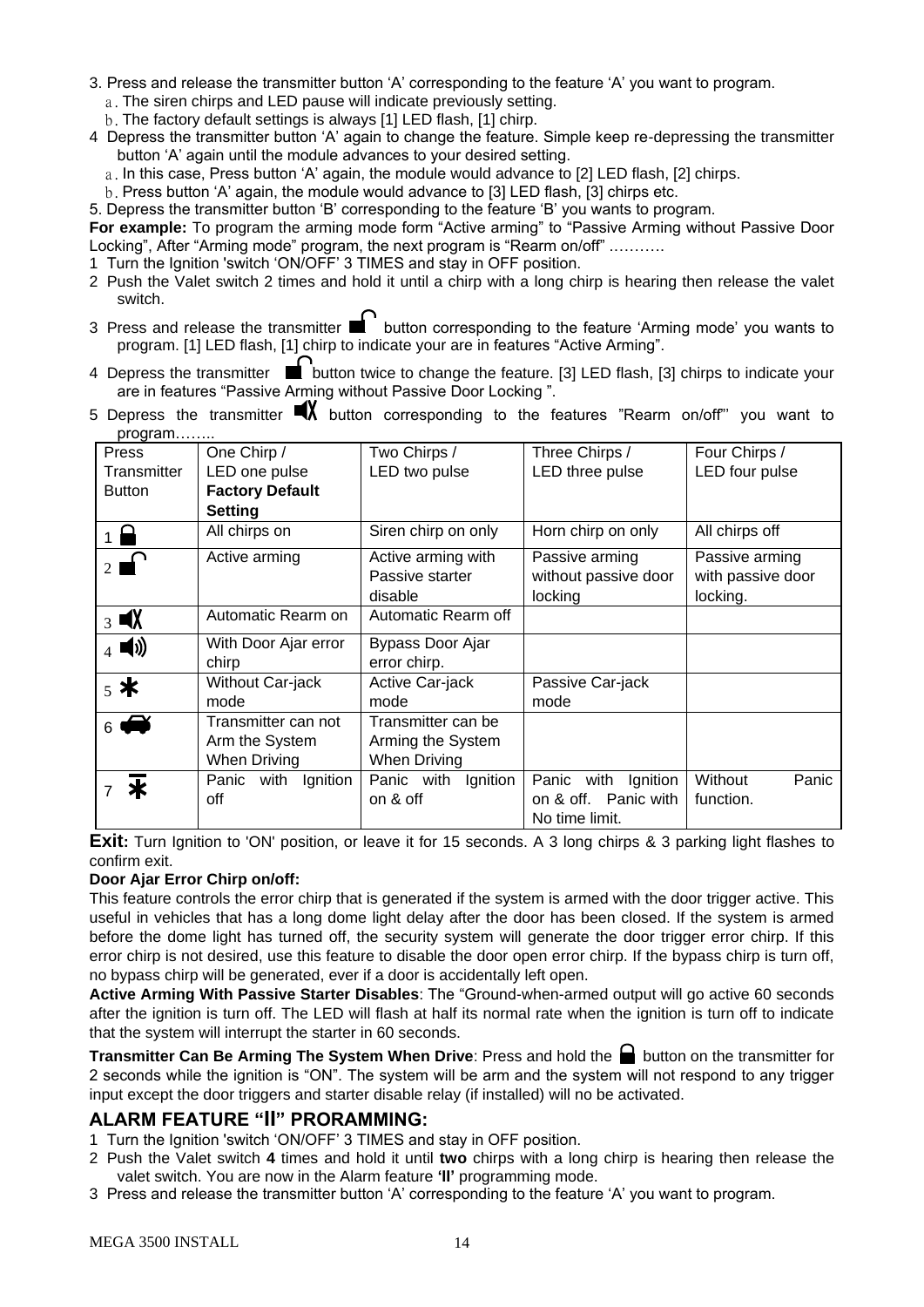| Press                         | One Chirp / LED one    | Two Chirps / LED       | Three Chirps / LED                               | Four Chirps / LED                               |
|-------------------------------|------------------------|------------------------|--------------------------------------------------|-------------------------------------------------|
| Transmitter                   | pulse                  | two pulse              | three pulse                                      | four pulse                                      |
| <b>Button</b>                 | <b>Factory Default</b> |                        |                                                  |                                                 |
|                               | <b>Setting</b>         |                        |                                                  |                                                 |
| $\overline{1}$ $\overline{a}$ | 0.8-second Door        | 3.5-second Door        | Double pulse unlock                              |                                                 |
|                               | lock pulses.           | lock pulse.            |                                                  |                                                 |
| $2 \overrightarrow{ }$        | Ignition controlled    | Ignition controlled    | Ignition controlled                              | Without ignition                                |
|                               | door locks & unlocks   | door locks only        | door unlocks only                                | controlled door locks                           |
|                               |                        |                        |                                                  | & unlocks                                       |
| $\frac{1}{3}$ $\blacksquare$  | $H2/4$ Brown Wire =    | $H2/4$ Brown Wire =    | $H2/4$ Brown Wire =                              | $H2/4$ Brown Wire =                             |
|                               | <b>Constant Siren</b>  | 5-second pulse         | Random pulse Siren                               | Horn Output                                     |
|                               | output for 6-tone      | Siren output for       | output                                           |                                                 |
|                               | siren                  | signal tone siren      |                                                  |                                                 |
| ■())                          | Pathway illumination   | Parking light "on" for | Parking light "on" for                           |                                                 |
|                               | feature "off"          | 30- second upon an     | 30- second upon an                               |                                                 |
|                               |                        | unlock signal          | unlock signal &                                  |                                                 |
|                               |                        |                        | 10-second upon a                                 |                                                 |
|                               |                        |                        | lock signal.                                     |                                                 |
|                               |                        |                        |                                                  |                                                 |
| $_5$ *                        | With code "hopping"    | Without code"          |                                                  |                                                 |
|                               |                        | hopping"               |                                                  |                                                 |
| 6 <sup>1</sup>                | H9/2 Gray Wire         | H9/2 Gray Wire         |                                                  | H9/2 Gray Wire Channel 2 Output = Latched       |
|                               | Channel $2$ Output =   | Channel 2 Output =     |                                                  | (3) / Latch output and reset with ignition "on" |
|                               | 1 second pulse         | Momentary output       | $(4)$ / 30-second timer output $(5)$ / 60-second |                                                 |
|                               | output for trunk       |                        | timer output (6)                                 |                                                 |
|                               | release.               |                        |                                                  |                                                 |

**Exit:** Turn Ignition to 'ON' position, or leave it for 15 seconds. A 3 long chirps & 3 parking light flashes to confirm exit.

**Momentary output** = The momentary output selection will output a negative signal from the Channel 2 output immediately when the channel 2 button is pressed and will continue until the button is release.

Latched output = The latched output selection will output a negative signal as soon as the Channel 2 button is pressed and will continue until the button is pressed again.

**Latched output / reset with ignition** = The latched / reset with ignition output selection operates just like the latched output but will reset or stop when the ignition is turned on.

#### **ALARM FEATURE "III" PRORAMMING:**

1 Turn the Ignition 'switch 'ON/OFF' 3 TIMES and stay in OFF position.

- 2 Push the Valet switch **6** times and hold it until **three** chirps with a long chirp is hearing then release the valet switch. You are now in the Alarm feature **'III'** programming mode.
- 3 Press and release the transmitter button 'A' corresponding to the feature 'A' you want to program.

| <b>Press</b>       | One Chirp /                                                     | Two Chirps /                                                    | Three Chirps /  | Four Chirps /  |
|--------------------|-----------------------------------------------------------------|-----------------------------------------------------------------|-----------------|----------------|
| Transmitter        | LED one pulse                                                   | LED two pulse                                                   | LED three pulse | LED four pulse |
| <b>Button</b>      | <b>Factory Default</b>                                          |                                                                 |                 |                |
|                    | <b>Setting</b>                                                  |                                                                 |                 |                |
|                    |                                                                 | Exit the programming mode. (3 long chirp to confirm this exit.) |                 |                |
| $\mathbb{F}_2$     | Exit the programming mode. (3 long chirp to confirm this exit.) |                                                                 |                 |                |
| $3 \blacksquare X$ | Press & hold button                                             | <b>Wireless</b>                                                 |                 |                |
|                    | 3 for 4 seconds to                                              | door/window sensor                                              |                 |                |
|                    | delete the sensor                                               | & PIR sensor                                                    |                 |                |
|                    | code                                                            | programming mode                                                |                 |                |
| (()                | Override Without                                                | Override With                                                   |                 |                |
|                    | Password Pin Code /                                             | Password Pin Code /                                             |                 |                |
|                    | Press & hold button                                             | Password pin code                                               |                 |                |
|                    | 4 for 4 seconds to                                              | programming                                                     |                 |                |
|                    | delete the Password                                             |                                                                 |                 |                |
|                    | pin code                                                        |                                                                 |                 |                |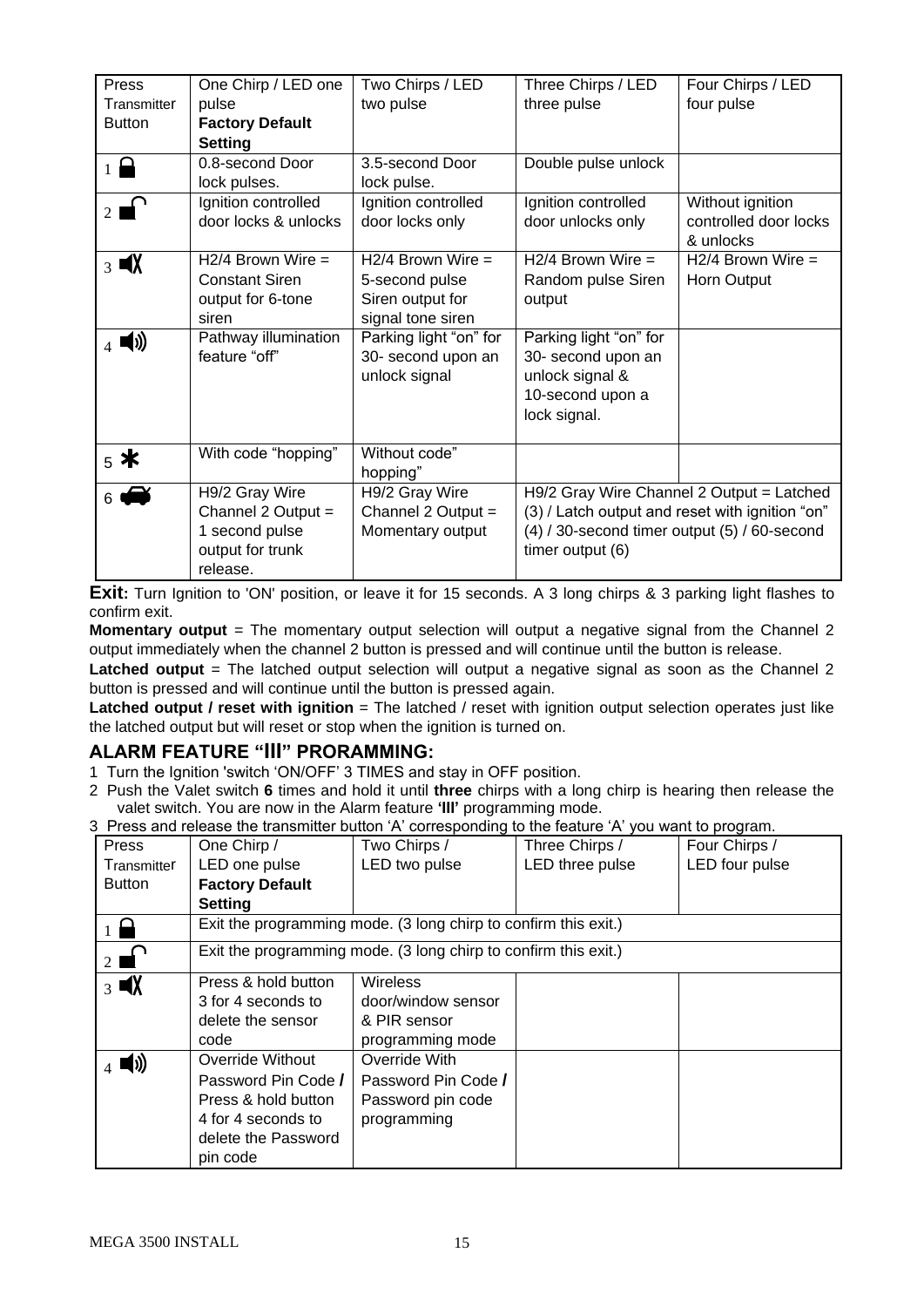| $5*$                       | "TEST" Mode for                                                                                                         | "TEST" Mode for       | "TEST" Mode for    |  |
|----------------------------|-------------------------------------------------------------------------------------------------------------------------|-----------------------|--------------------|--|
|                            | Zone 2 / instant                                                                                                        | Zone 4 / the Optional | Zone 5 / Wireless  |  |
|                            | trigger &                                                                                                               | Sensor connected to   | door/window sensor |  |
|                            | Zone 3 / Door trigger                                                                                                   | 4 pin plug.           | & PIR sensor       |  |
| $\overline{6}$             | Adjusting and Testing Zone 1 / Built-in Shock Sensor. Press $\blacklozenge$ button will decrease<br>sensitivity by one. |                       |                    |  |
| $7\overline{\frac{1}{15}}$ | Adjusting and Testing Zone 1 / Built-in Shock Sensor. Press * button will increase<br>sensitivity by one.               |                       |                    |  |

**Exit:** Turn Ignition to 'ON' position / leave it for 15 seconds / press button **a** or **a**. A 3 long chirps & 3 parking light flashes to confirm exit 1-4

#### **Program The Wireless PIR Sensor or Wireless Door/Window Sensor.**

This system has a very unique interfacing with optional sensor, to extend more protection, such as PIR (IR-70S) sensor or Door/Window sensor. (DS-70S)

For example, in your garage you can put a PIR for protection. (A device to detect person's movement in a protected area.) If system armed, a person walk through the detect area, the siren inside the car will alarming to raise the attention to the owner.

So the same thing applies in door/window sensor, (A device to detect door/window open.) you may put the sensor to the garage door or window. If system armed, a person opens the door or window, the siren will alarm.

Set the PIR and door/window sensor the same code if you use both of them.

#### **Enter:**

- 1. Turn the Ignition 'switch 'ON/OFF' 3 TIMES and stay in OFF position.
- 2. Push the Valet switch **6** times and hold it until **three** chirps with a long chirp is hearing then release the valet switch. You are now in the Alarm feature **'III'** programming mode.

#### **Program:**

- 1. Press and release the transmitter  $\blacksquare$  button once, [2] LED flash, [2] siren/horn chirp to indicate your are in features "Sensor Programming mode".
- 2. Activate the sensor to let the system program it's code. [2] Chirps to confirm programmed. (Only one code could be program)

#### **Delete:**

Within 15 seconds, Again press and hold the transmitter  $\blacksquare X$  button for 4 seconds. A [1] long chirps to confirm deleted the sensor code.

#### **Password Pin Code Setup:**

#### **Enter:**

- 1. Turn the Ignition 'switch 'ON/OFF' 3 times and stay in OFF position.
- 2. Push the Valet switch **6** times and hold it until **three** chirps with a long chirp is hearing then release the valet switch. You are now in the Alarm feature **'III'** programming mode. You can program or delete the password pin code as below:

#### **Program:**

- 1. Press and release the transmitter  $\blacktriangleleft$  button once, [2] LED flash, [2] siren/horn chirp to indicate your are in features "Password Pin Code Programming mode".
- 2. Within 5 seconds, begin to enter your chosen first 9ths digit by pressing and releasing the valet Switch from  $1 - 9$  times.
- 3. Within 15 seconds of the last entered 9ths digit, turn the Ignition switch to "ON" position.
- 4. Within 15 seconds, enter your chosen second 9ths digit by pressing and releasing the valet Switch from  $1 - 9$  times.
- 5. Finish by turning the ignition switch to "OFF" position.

If the new password code was accepted, the unit would report back the newly entered code, by flashing the LED, first indicating the first digit code has been memorized, pause and then the second digit code. The unit will report the new code three times with a one-second's pause between each code.

Note: If 15 seconds of inactivity expire, or if the ignition switch is turned "ON" for more then 5 seconds during of above steps, the unit will revert back to the last successfully stored code. A [3] long chirps to confirm exit. Will revert back to the last successfully stored code

# **Delete Password Pin Code / Override Without Password Pin Code (Factory default setting):**

Within 15 seconds, press and hold the transmitter  $\blacksquare$ ) button for 4 seconds. A one long chirps to confirm Deleted the Password Pin Code.

#### **Example: To program the Password Code 92, you would; Enter:**

1. Turn the Ignition 'switch 'ON/OFF' 3 times and stay in OFF position.

MEGA 3500 INSTALL 16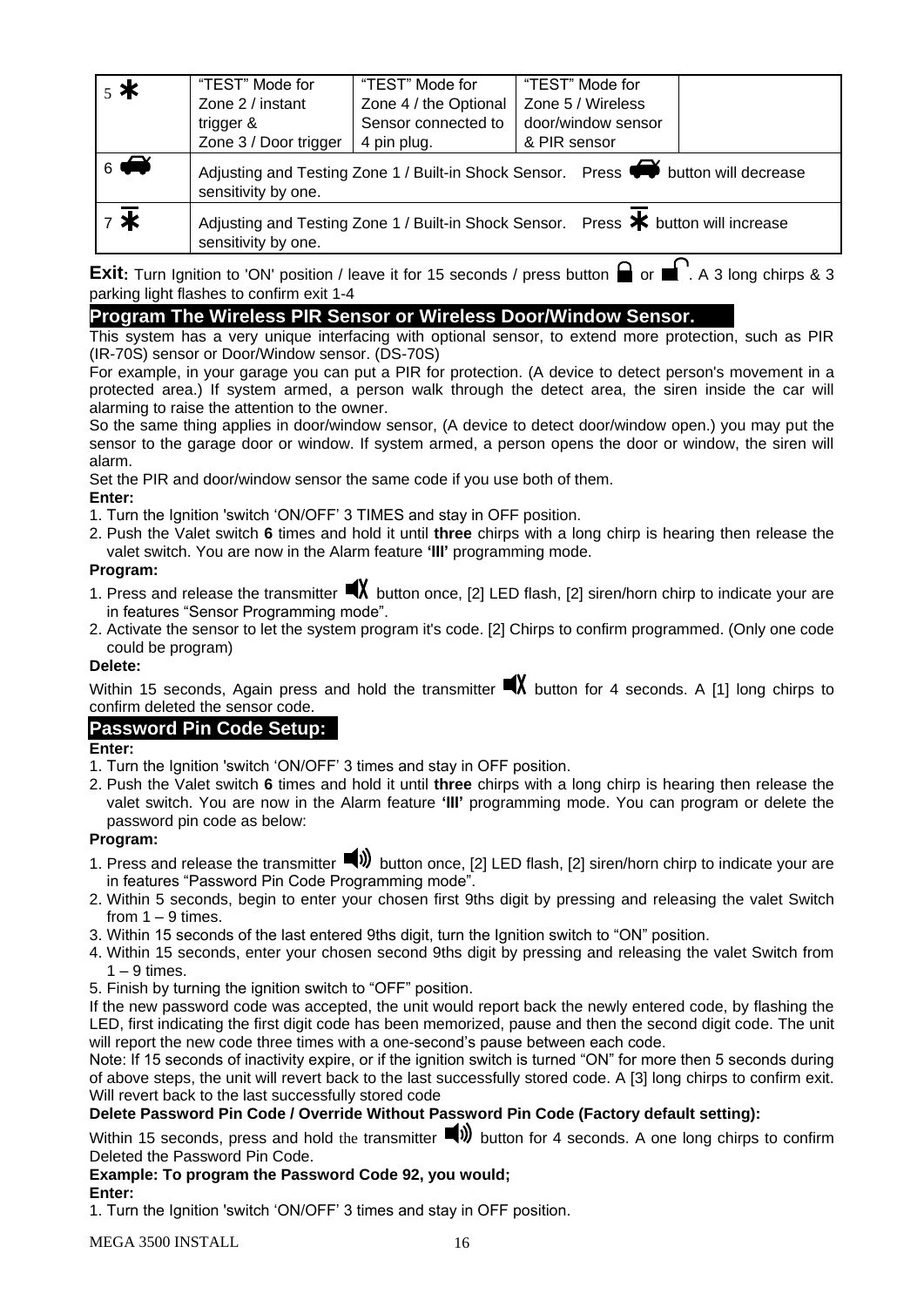2. Push the Valet switch **6** times and hold it until **three** chirps with a long chirp is hearing then release the valet switch. You are now in the Alarm feature **'III'** programming mode.

#### **Program:**

- 1. Press and release the transmitter  $\blacksquare$ ) button once, [2] LED flash, [2] siren/horn chirp to indicate your are in features "Password pin code programming mode".
- 2. Within 5 seconds, press and release the valet Switch 9 times.
- 3. Within 15 seconds of the last entered 9ths digit, Turn the Ignition Switch to "ON" position.
- 4. Within 15 seconds press the valet Switch twice.
- 5. Turn the Ignition Switch to "OFF' position.

You will note the LED flashing nine times, pause and then flash two times, pause. This pattern will be repeated three times indicating the new code (92) has been accepted and stored in memory.

#### **Test Mode**

In this test mode, this system can test the Zone 2 / Instant ground trigger, the Zone 3 / Door trigger, and the Zone 4 / optional sensor sensitivity. The installer can save time to test the optional sensor sensitivity and sensor without using the traditional arming/disarming procedures to test the sensors.

#### **Enter:**

- 1. Turn the Ignition 'switch 'ON/OFF' 3 TIMES and stay in OFF position.
- 2. Push the Valet switch **6** times and hold it until **three** chirps with a long chirp is hearing then release the valet switch. You are now in the Alarm feature **'III'** programming mode.

#### **4-a. Test the Zone 2 / Instant Ground Trigger & Zone 3 / Door Trigger:**

Press and release the transmitter  $*$  button once. [1] LED flash, [1] siren/horn chirp to indicate your are in

Zone 2 / instant ground trigger and Zone 3 / Door trigger test mode.

| ັບ                                                                       |              |
|--------------------------------------------------------------------------|--------------|
| Trigger sensor                                                           | Siren chirps |
| Zone 2 / Instant Ground trigger (H6/4 Blue wire)                         |              |
| Zone 3 / Door trigger (H6/6 Green or H6/7 Violet wire)                   |              |
| <b>h</b> Test the Zone A I Ontional Sensor (Connected to H8 A Pin Plug): |              |

# **4-b. Test the Zone 4 / Optional Sensor** (Connected to **H8** 4 Pin Plug)**:**

Press and release the transmitter  $\bigstar$  button again. [2] LED flash, [2] siren/horn chirps to indicate your are in optional sensor (connected to **H8** 4 pin plug) test mode.

1. Activate the warn-away (first stage optional sensor), system will emit a short chirp.

2. Activate the full alarm (second stage optional sensor), system will emit a long chirp.

3. Continue to test the optional sensor until reach the proper sensitivity.

#### **4-c. Test the Zone 5 / Wireless PIR or Door Switch:**

Press and release the transmitter  $*$  button again. [3] LED flash, [3] siren/horn chirps to indicate your are in optional wireless PIR or Door switch test mode.

| Trigger sensor                                           | Siren chirps |
|----------------------------------------------------------|--------------|
| <b>Zone 5 / Optional wireless PIR or Door Switch</b>     |              |
| Adjusting and Testing The On-Board Shock Sensor (Zone 1) |              |

#### The Zone 1 / shock sensor has been built in this system, you can use this mode to test and adjust sensitivity of the shock sensor. The installer can save time to adjust and test sensitivity of the shock sensor without using the traditional arming/disarming procedures.

#### **Enter:**

1. Turn the Ignition 'switch 'ON/OFF' 3 TIMES and stay in OFF position.

2. Push the Valet switch **6** times and hold it until **three** chirps with a long chirp is hearing then release the valet switch. You are now in the Alarm feature **'III'** programming mode.

#### **Adjusting and Testing:**

There are 16 steps of adjustment for the shock sensor.

- 1. Press the transmitter  $\blacklozenge\blacklozenge$  button once will decrease sensitivity by one, each time an decrease is made the siren/horn chirp will respond with [1] chirp, while 2 chirp indicates the minimum of sensitivity.
- 2. Press the transmitter  $\bigstar$  button once will increase sensitivity by one, each time an increase is made the siren/horn chirp will respond with [1] chirp, while 2 chirp indicates the maximum of sensitivity.
- 3. Back the factory default setting: Press and hold the transmitter  $\blacklozenge$  or  $\blacktriangleright$  button for 4 seconds until A (1) long chirp from siren/horn, The sensitivity of the shock sensor will Back the factory default setting.
- 4.To test the shock sensor sensitivity adjustments, apply a shock to the vehicle.
	- a. Activate the warn-away (first stage shock sensor), system will emit a short chirp.
	- b. Activate the full alarm (second stage shock sensor), system will emit a long chirp.
- 5. Continue to test the shock sensor until reach the proper sensitivity.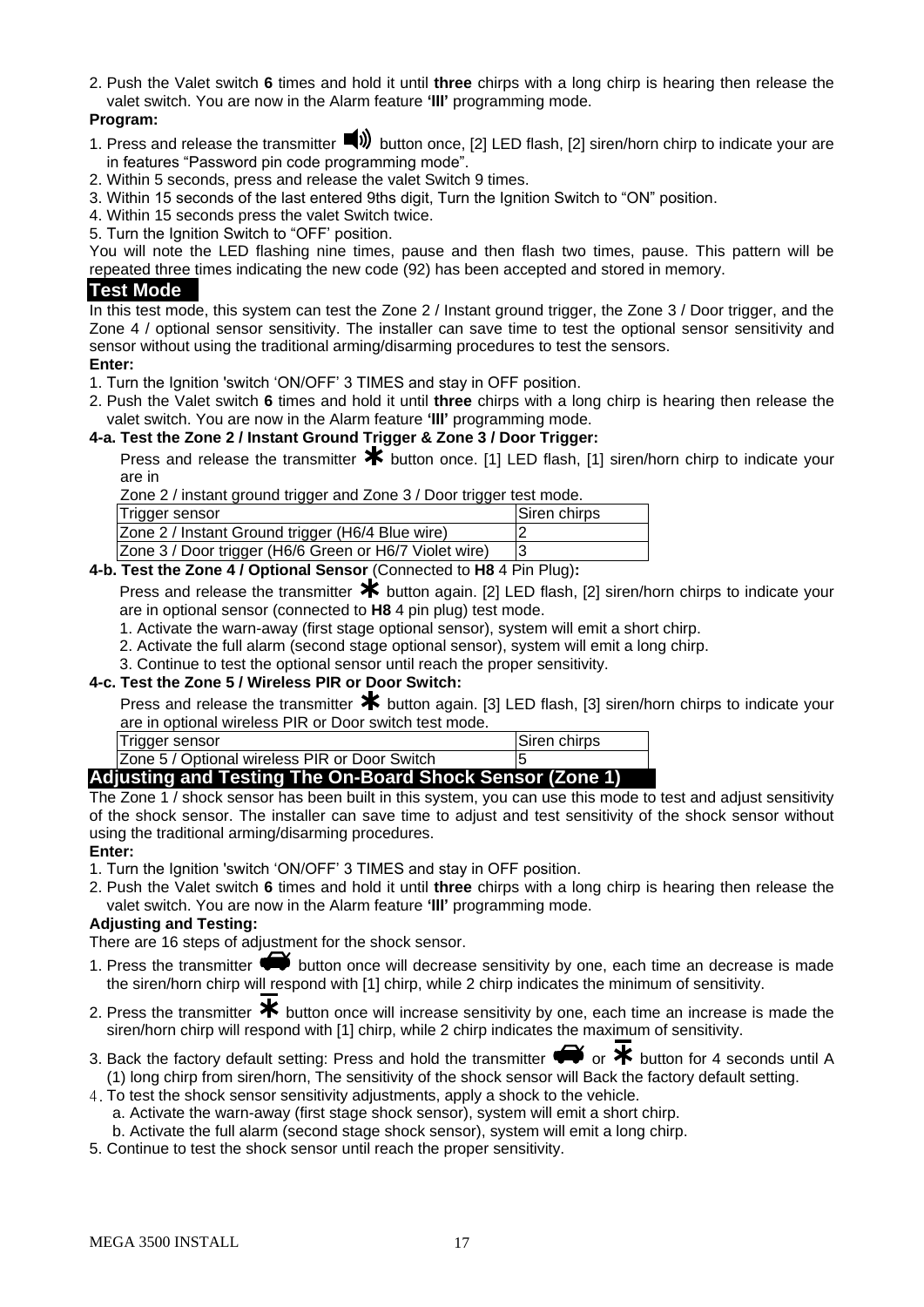# **REMOTE START FEATURE PROGRAM MODE**

#### **START FEATURE "I" PRORAMMING:**

- 1. Turn the Ignition 'switch 'ON/OFF' 3 TIMES and stay in OFF position.
- 2. Push the Valet switch **8** times and hold it until **four** chirps with a long chirp is hearing then release the valet switch. You are now in the Start feature **'I'** programming mode.
- 3. Press and release the transmitter button 'A' corresponding to the feature 'A' you want to program.

| Press                   | One Chirp /               | Two Chirps /           | Three Chirps /                        | ວຫ້າ: ຜ. . ເວົ້ <sub>າ</sub> ບ້ອງ. ຜ.<br>Four Chirps / |
|-------------------------|---------------------------|------------------------|---------------------------------------|--------------------------------------------------------|
| Transmitter             | LED one pulse             | LED two pulse          | LED three pulse                       | LED four pulse                                         |
| <b>Button</b>           | <b>Default</b><br>Factory |                        |                                       |                                                        |
|                         | <b>Setting</b>            |                        |                                       |                                                        |
| $\overline{1}$ $\Omega$ | 10 minutes run time       | 20 minutes run time    | 30 minutes run time                   | 5 minutes run time                                     |
|                         | alarm<br>Factory          | Without this feature   |                                       |                                                        |
|                         | disarm with channel       |                        |                                       |                                                        |
|                         | 2 on                      |                        |                                       |                                                        |
| $3 \blacksquare X$      | parking<br>Constant       | Flashing<br>parking    |                                       |                                                        |
|                         | light output              | light output           |                                       |                                                        |
| $_4$ (i)                | before<br>Door<br>lock    | Without this feature   |                                       |                                                        |
|                         | start                     |                        |                                       |                                                        |
| $5*$                    | $H9/3$ Pink Wire =        | H9/3 Pink<br>Wire $=$  | H9/3<br>Pink Wire $=$                 |                                                        |
|                         | Two<br>door<br>step       | Factory<br>Security    | Start Status (Shock                   |                                                        |
|                         | unlock output             | Disarm<br>Signal       | <b>Bypass</b><br>Sensor               |                                                        |
|                         |                           | Output                 | Control) Output                       |                                                        |
| $6 \blacktriangle$      | H9/6<br>Brown/White       | H9/6<br>Brown/White    |                                       |                                                        |
|                         | Wire = $(-)$ 200ma        | Wire<br>Factory<br>$=$ |                                       |                                                        |
|                         | Horn Output               | Security<br>Rearm      |                                       |                                                        |
|                         |                           | <b>Signal Output</b>   |                                       |                                                        |
| $7*$                    | Temperature-Control       | Temperature-Control    | Temperature-Control                   | Temperature-Control                                    |
|                         | <b>Starting OFF</b>       | Starting 5 F (- 15 C)  | Starting - 7 F (- 20<br>$\mathcal{C}$ | Starting - 22 F (- 30<br>C)                            |

**Exit:** Turn Ignition to 'ON' position, or leave it for 15 seconds. A 3 long chirps & 3 parking light flashes to confirm exit.

#### **START FEATURE "II" PRORAMMING:**

- 1. Turn the Ignition 'switch 'ON/OFF' 3 TIMES and stay in OFF position.
- 2. Push the Valet switch **10** times and hold it until **five** chirps with a long chirp is hearing then release the valet switch. You are now in the Start feature **'II'** programming mode.
- 3. Press and release the transmitter button 'A' corresponding to the feature 'A' you want to program.

| Press                         | and release the transmitter satten in conceptioning to the loaters in four main to program.<br>One Chirp / | Two Chirps /        | Three Chirps /                                                        | Four Chirps /  |
|-------------------------------|------------------------------------------------------------------------------------------------------------|---------------------|-----------------------------------------------------------------------|----------------|
|                               |                                                                                                            |                     |                                                                       |                |
| Transmitter                   | LED one pulse                                                                                              | LED two pulse       | LED three pulse                                                       | LED four pulse |
| <b>Button</b>                 | <b>Factory</b><br><b>Default</b>                                                                           |                     |                                                                       |                |
|                               | <b>Setting</b>                                                                                             |                     |                                                                       |                |
| $\overline{1}$ $\overline{a}$ | Exit the programming mode. (3 long chirp to confirm this exit.)                                            |                     |                                                                       |                |
| $2 \blacksquare$              | Exit the programming mode. (3 long chirp to confirm this exit.)                                            |                     |                                                                       |                |
| $3 \blacksquare X$            | Tachometer                                                                                                 | checking<br>Voltage | Timer checking type                                                   |                |
|                               | checking type.                                                                                             | type                |                                                                       |                |
| $_4$ (i)                      | <b>RPM</b> learning                                                                                        |                     |                                                                       |                |
|                               | <b>Start Timer:</b>                                                                                        |                     | 0.8-second (2 chirps), 1.0-second (3 chirps), 1.2-second (4 chirps),  |                |
|                               | 0.6-second                                                                                                 |                     | 1.4-second (5 chirps), 1.6-second (6 chirps), 1.8-second (7 chirps),  |                |
|                               |                                                                                                            |                     | 2.0-second (8 chirps), 3.0-second (9 chirps), 4.0-second (10 chirps), |                |
| $_5$ *                        | Start the system for TESTING & ADJUSTMENT                                                                  |                     |                                                                       |                |
| $6 \Leftrightarrow$           | Hi check level                                                                                             | Low check level     |                                                                       |                |
|                               | Stop the remote start system for TESTING & ADJUSTMENT                                                      |                     |                                                                       |                |

**Exit:** Press the **o** or **o** button on the transmitter. A 3 long chirps & 3 parking light flashes to confirm exit.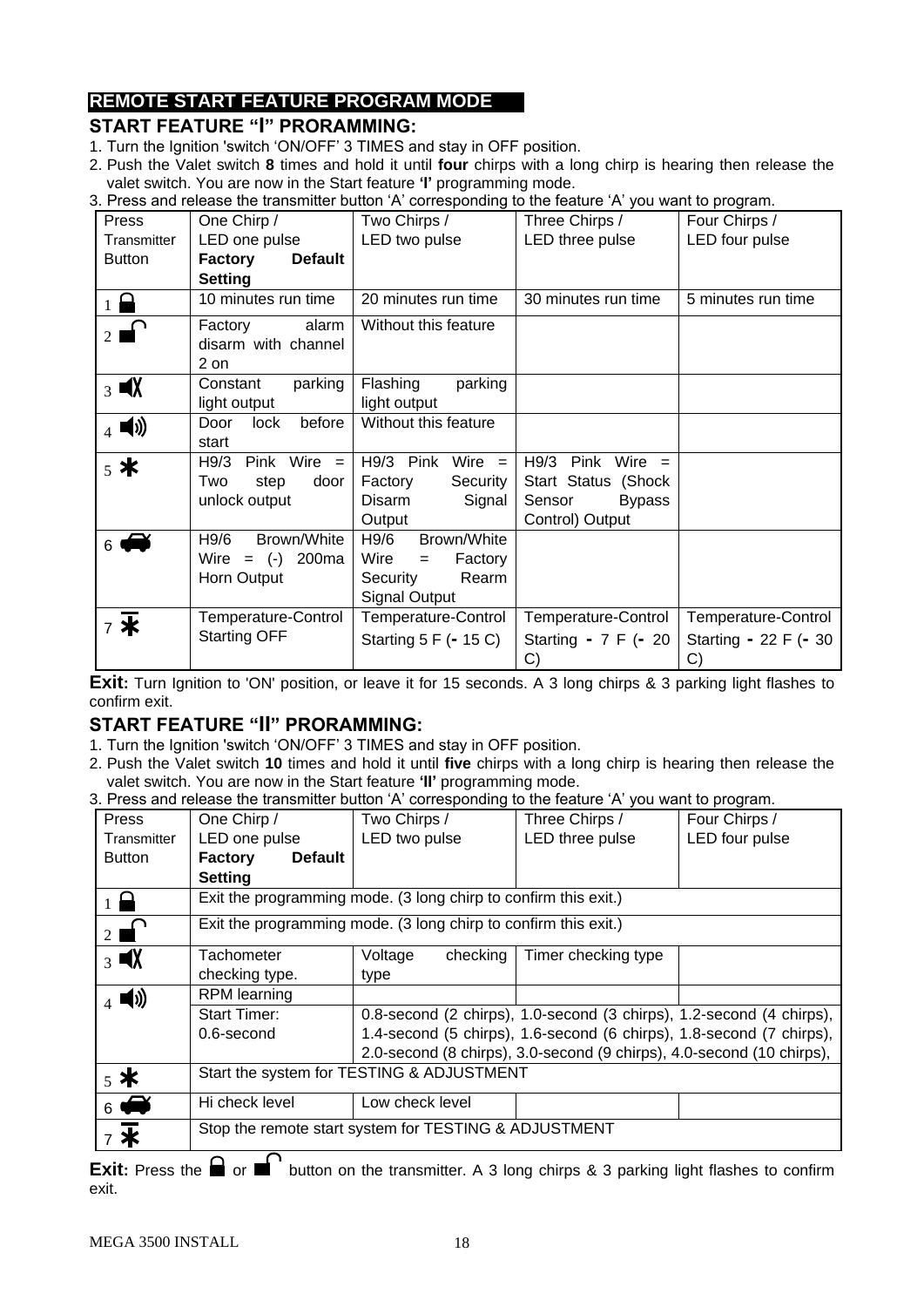# **TACHOMETER CHECKING TYPE**

#### **Enter Start Feature 'II' Programming Mode:**

- 1. Turn the Ignition 'switch 'ON/OFF' 3 TIMES and stay in OFF position.
- 2. Push the Valet switch **10** times and hold it until **five** chirps with a long chirp is hearing then release the valet switch. You are now in the Start feature **'II'** programming mode.

#### **Select "Checking Type":**

- 3. Press and release the transmitter  $\blacksquare X$  button once to set the "Tachometer Checking Type". [1] LED flash, [1] chirp to Confirm this setting.
- 4. Once you complete step 3, you can program "RPM Learning Mode" as below:

#### **RPM Learning**

While the system stay in Start Feature **"II"** programming mode,

- 1. Press and release the transmitter  $\blacksquare$ ) button once. [1] chirp to indicate your are in features "RPM Learning mode".
- 2. Start the vehicle with the key. (While the engine is running, the parking & LED will flash, If don't, please check tachometer White/Red wire connection. (H6/8)
- 3. Press and hold the valet switch for 2 seconds until a long chirp and the LED light constant for two seconds. The RPM signal is learned.
- 4. Once you complete step 3, turn off the ignition switch to stop the engine then you can adjust and test "Check Level" as below:

# **CHECK LEVEL PROGRAMMING: (TEST and ADJUST)**

While the system stay in Start Feature **"II"** programming mode,

- 1. Press the  $*$  button on the transmitter to start the vehicle.
- 2. If everything goes well:
	- a. Press the  $\mathbf{\divideontimes}$  button on the transmitter to stop engine running. You have been completed this programming successfully.
	- b. Press  $\blacksquare$  or  $\blacksquare$  button on the transmitter to exit the program mode. There will be 3 long chirps for confirmation.
- 3. If the crank time is too long, (Engine already successfully running, while still cranks):
	- a. Press the  $\mathbf{\mathcal{F}}$  button on the transmitter to stop engine running.

Press  $\blacklozenge\blacklozenge$  button on the transmitter to set proper "Check Level " to Low position. [2] LED flash, [2] chirps to confirm this setting

- b. Repeat the step1 $-4$ .
- 4. If the crank time is too short, (Engine not running, while stops cranks):
	- a. Press the  $*$  button on the transmitter to stop engine running.

Press  $\bullet$  button on the transmitter to set proper " Check Level " to Hi position. [1] LED flash, [1] chirp to confirm this setting

b. Repeat the step1  $-4$ .

# **VOLTAGE CHECKING TYPE**

#### **Enter Start Feature 'II' Programming Mode:**

- 1. Turn the Ignition 'switch 'ON/OFF' 3 TIMES and stay in OFF position.
- 2. Push the Valet switch **10** times and hold it until **five** chirps with a long chirp is hearing then release the valet switch. You are now in the Start feature **'II'** programming mode.

#### **Select "Checking Type":**

- 3. Press the transmitter  $\blacksquare X$  button to set the "Voltage Checking Type". [2] LED flash, [2] chirps to confirm this setting
- 4. Once you complete step 3, you can adjust and test "Start Timer" as below:

#### **START TIMER PROGRAMMING: (TEST and ADJUST)**

- While the system stay in Start Feature **"II"** programming mode,
- 1. Press the  $*$  button on the transmitter to start the vehicle.
- 2. If everything goes well:
- Wait for 10 seconds:
	- a. If the engine still running.
		- I. Press the  $\mathbf{\divideontimes}$  button on the transmitter to stop engine running. You have been completed this programming successfully.
		- II. Press  $\blacksquare$  or  $\blacksquare$  button on the transmitter to exit the program mode. There will be 3 long chirps for confirmation.

MEGA 3500 INSTALL 19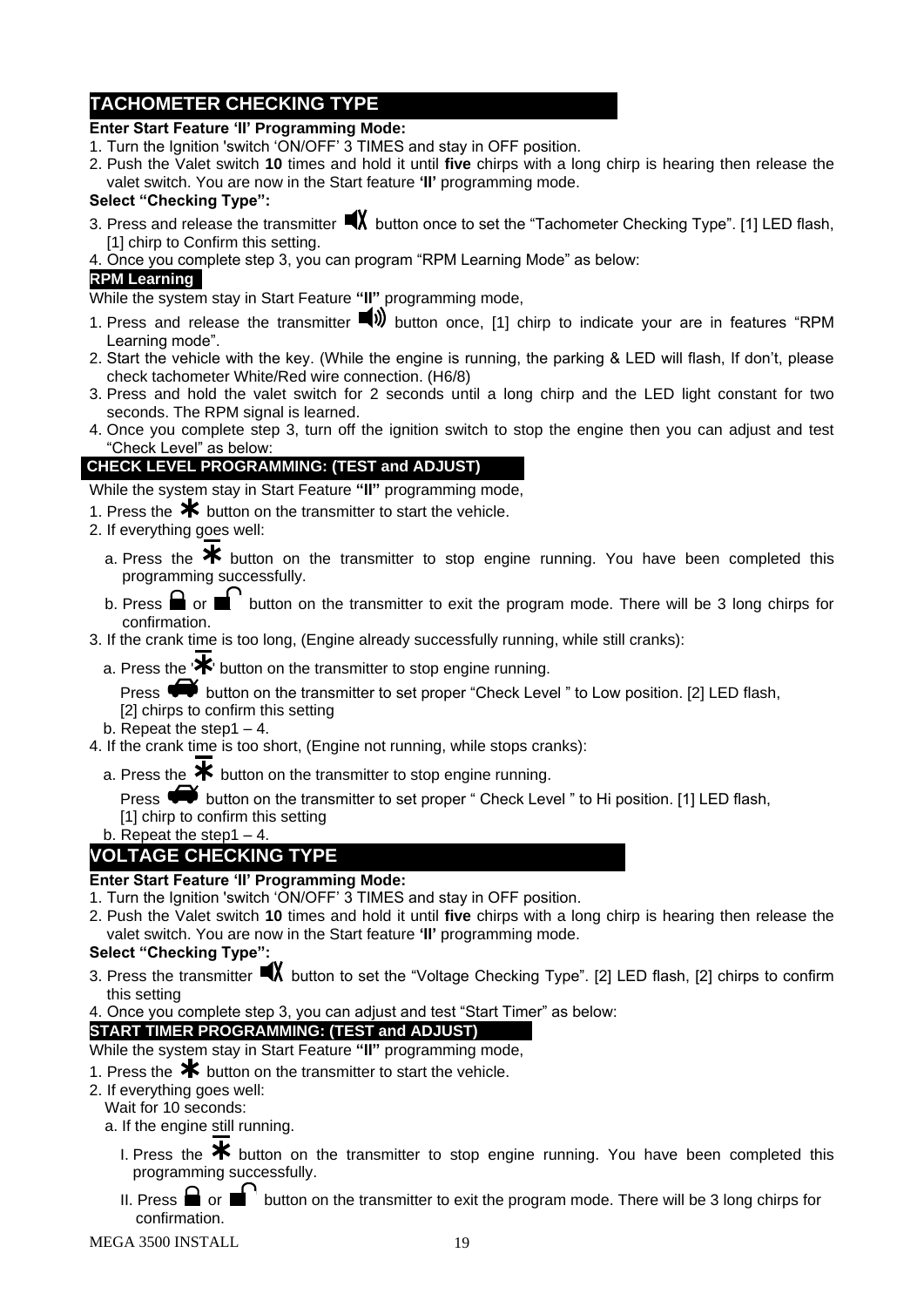- b. If the engine shut down after the vehicle has been started.
	- I. Press the  $\cdot \star$  button on the transmitter to stop engine running.
	- II. Press **button on the transmitter to set "Check Level"** to LOW position. [2] LED flash, [2] chirps to confirm this setting
	- III. Repeat the step1  $-2$ .
- 3. If the crank time is too long, (Engine already successfully running, while still cranks):
	- a. Press the  $\bigstar$  button on the transmitter to stop engine running.
	- b. Press (b) button on the transmitter to set proper "Start Timer". The chirp & LED pause will confirm this enter. (Decrease "Start Timer" is necessary.)
- c. Repeat the step1 $-4$ .
- 4. If the crank time is too short, (Engine not running, while stops cranks):
	- a. Press the  $*$  button on the transmitter to stop engine running.
	- b. Press **W** button on the transmitter to set proper "Start Timer". The chirp & LED pause will confirm this enter. (Increase "Start Timer " is necessary.) c. Repeat the step  $1 - 4$ .

# **Timer Checking Type**

# **Enter Start Feature 'II' Programming Mode:**

- 1. Turn the Ignition 'switch 'ON/OFF' 3 TIMES and stay in OFF position.
- 2. Push the Valet switch **10** times and hold it until **five** chirps with a long chirp is hearing then release the valet switch. You are now in the Start feature **'II'** programming mode.

#### **Select "Checking Type":**

- 3. Press the transmitter  $\blacksquare X$  button to set the "Timer Checking Type". [3] LED flash, [3] chirps to confirm this setting
- 4. Once you complete step 3, you can adjust and test "Start Timer" as below:

#### **START TIMER PROGRAMMING: (TEST and ADJUST)**

- While the system stay in Start Feature **"II"** programming mode,
- 1. Press the  $\mathbf{\times}$  button on the transmitter to start the vehicle.
- 2. If everything goes well:
	- a. Press the  $\mathbf{\mathcal{F}}$  button on the transmitter to stop engine running. You have been completed this programming successfully.
	- b. Press  $\blacksquare$  or  $\blacksquare$  button on the transmitter to exit the program mode. There will be 3 long chirps for confirmation.
- 3. If the crank time is too long, (Engine already successfully running, while still cranks):
	- a. Press the  $*$  button on the transmitter to stop engine running.
	- b. Press the  $\blacksquare$ ) button on the transmitter to set proper "Start Timer". The chirp & LED pause will confirm this enter. (Decrease "Start Timer" is necessary.)
- c.Repeat the step1 4.
- 4. If the crank time is too short, (Engine not running, while stops cranks):
	- a. Press the  $\mathbf{\divideontimes}$  button on the transmitter to stop engine running.
	- b. Press  $\blacksquare$ ) button on the transmitter to set proper "Start Timer". The chirp & LED pause will confirm this enter. (Increase "Start Timer " is necessary.)
	- c.Repeat the step1 4.

# **RETURN TO FACTORY DEFAULT SETTING:**

- 1. Turn the ignition ON then OFF 3 TIMES and stay in OFF position.
- 2. Push the Valet switch **12** times and hold it until **six** chirp with a long chirp is hearing then release the valet switch. You are now in the "Return To Factory Default Setting" programming mode.
- 3. Press the  $\blacksquare'$  +  $\blacksquare$ ) button on the transmitter together for 6 seconds, there will be a confirmation six chirp with 3 long chirp to confirm the system "Alarm Feature I & II & III Programming all returns to factory default setting.

**Exit:** Press transmitter's ■ button or turn the ignition switch "on" or leave it for 15 seconds. A 3 long chirps to confirm exit.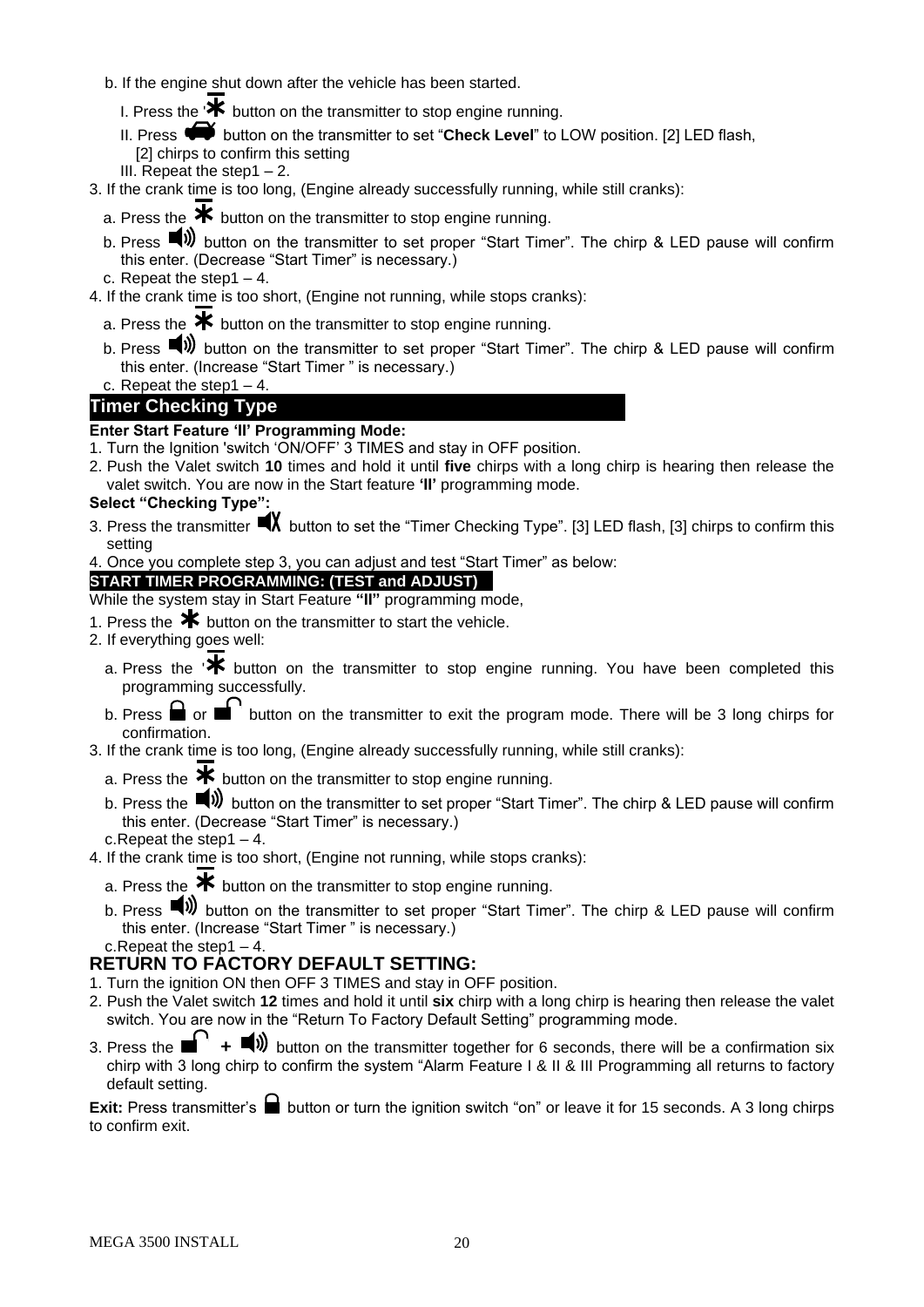#### **SHUTDOWN DIAGNOSTICS**

The unit has the ability to report the cause of the last shutdown of the remote start system. **Enter:**

- 1. Turn the Ignition 'switch to 'ON position.
- 2. Press the  $\blacksquare$  button on the transmitter.
- 3. The LED will now report the last system shutdown by flashing for one minute in the following grouped patterns:

| <b>LED</b>                        | Shutdown Mode                        |                                                    |  |  |
|-----------------------------------|--------------------------------------|----------------------------------------------------|--|--|
| <b>Flashes</b>                    |                                      |                                                    |  |  |
|                                   | (-) Safety Shutdown input (Hood)     | 1. Close the hood.                                 |  |  |
|                                   |                                      | 2. Check H6/1 White/ Black wire connection.        |  |  |
| 2                                 | (+) Safety Shutdown input (Brake) or | 1. Check H6/3 White/ Violet wire connection.       |  |  |
|                                   | Neutral Safety Switch input fail.    | 2. Move the Enable Toggle Switch to "ON"           |  |  |
|                                   |                                      | position. (If installed.)                          |  |  |
|                                   |                                      | 3. Move the gear selector to "Park"/ "NEUTRAL"     |  |  |
|                                   |                                      | position.                                          |  |  |
|                                   |                                      | 4. Check H6/2 Black/White wire connection.         |  |  |
| 3                                 | No RPM or                            | TACHOMETER CHECKING TYPE:                          |  |  |
|                                   |                                      | Check H6/8 White/Red wire connection               |  |  |
| Low Voltage.                      |                                      | <b>VOLTAGE CHECKING TYPE:</b>                      |  |  |
|                                   |                                      | Program the "CHECK LEVEL" from                     |  |  |
|                                   |                                      | "Hi Check Level" to "Low Check Level"              |  |  |
| 4                                 | (-) Wait for Start timed out         | 1. Check wait for start indicator                  |  |  |
|                                   |                                      | 2. Check H6/5 White/ Green connection.             |  |  |
| 5                                 | Over-rev                             |                                                    |  |  |
| 6                                 | System timed out                     |                                                    |  |  |
| 7                                 | Transmitter                          |                                                    |  |  |
| 8                                 | Tach. Signal has not been learned    | (Start Feature $II - 3/4$ )<br>Re-learning the RPM |  |  |
| <b>TESTING YOUR INSTALLATION:</b> |                                      |                                                    |  |  |

**Caution!!** The follow procedure must be performed after the installation of the Remote Start Device. It is the responsibility of the installing technician to complete these tests. Failure to test the unit in the following manner may result in personal injury, property damage, or both.

- 1. Test the BRAKE shutdown circuit: With the vehicle in park (P), start the vehicle using the remote transmitter, Once the engine is running, press the brake pedal. The vehicle should shut down immediately. If the vehicle continues to run, check the brake circuit WHITE/ VIOLET wire (H6/3) connection.
- 2. Test the HOOD PIN shutdown circuit: Start the vehicle using the remote transmitter, Once the engine is running, pull the hood release and raise the hood. The vehicle should shut down immediately. If the vehicle continues to run, check the hood pin WHITE/ BLACK wire (H6/1) connection.
- **3. NEUTRAL START SAFETY TEST:** 
	- 1. Set the vehicle parking brake.
	- 2. Block the drive wheels to prevent vehicle movement.
	- 3. Sitting in the vehicle, turn the ignition switch to "ON" or "RUN" position. But do not start the engine.
	- 4. Step on the brake pedal and shift the gear selector into "DRIVE" (D).
	- 5. Put your foot over the brake pedal but do not press down on it. Be ready to step on the brake to shut down the Remote Start Device.
	- 6. Start the vehicle using remote transmitter.
		- a. If the starter does not engage, the test is complete.
		- b. If the starter engages, immediately step on the brake pedal to shut down the system, recheck your VIOLET wire (H1/1 starter output wire) connection. The heavy gauge VIOLET wire must be connected to the ignition switch side of the Neutral Start Switch. If the vehicle you are working on does not have an Electrical Neutral Safety Switch, it will be necessary to reconfigure the Remote Starts Wiring to accommodate this vehicle. The information concerning the Mechanical Neutral Safety Switch provided below will help you to determine if the vehicle you are working on has this type of safety switch and will provide alternate wiring methods to accommodate this situation.

#### **MECHANICAL NEUTRAL SAFETY SWITCH CONSIDERATIONS:**

Mechanical neutral safety switch configurations differ slightly in that they do not offer the same level of safety when installing a remote start device. Often when the ignition switch is turned off while the gear selector is in any position other than park or neutral, the mechanical function will not allow the key to be turned to the start position or be removed from the ignition cylinder. This configuration prevents mechanical operation while the vehicle is in gear but offers no consideration for electrical operation. Because of this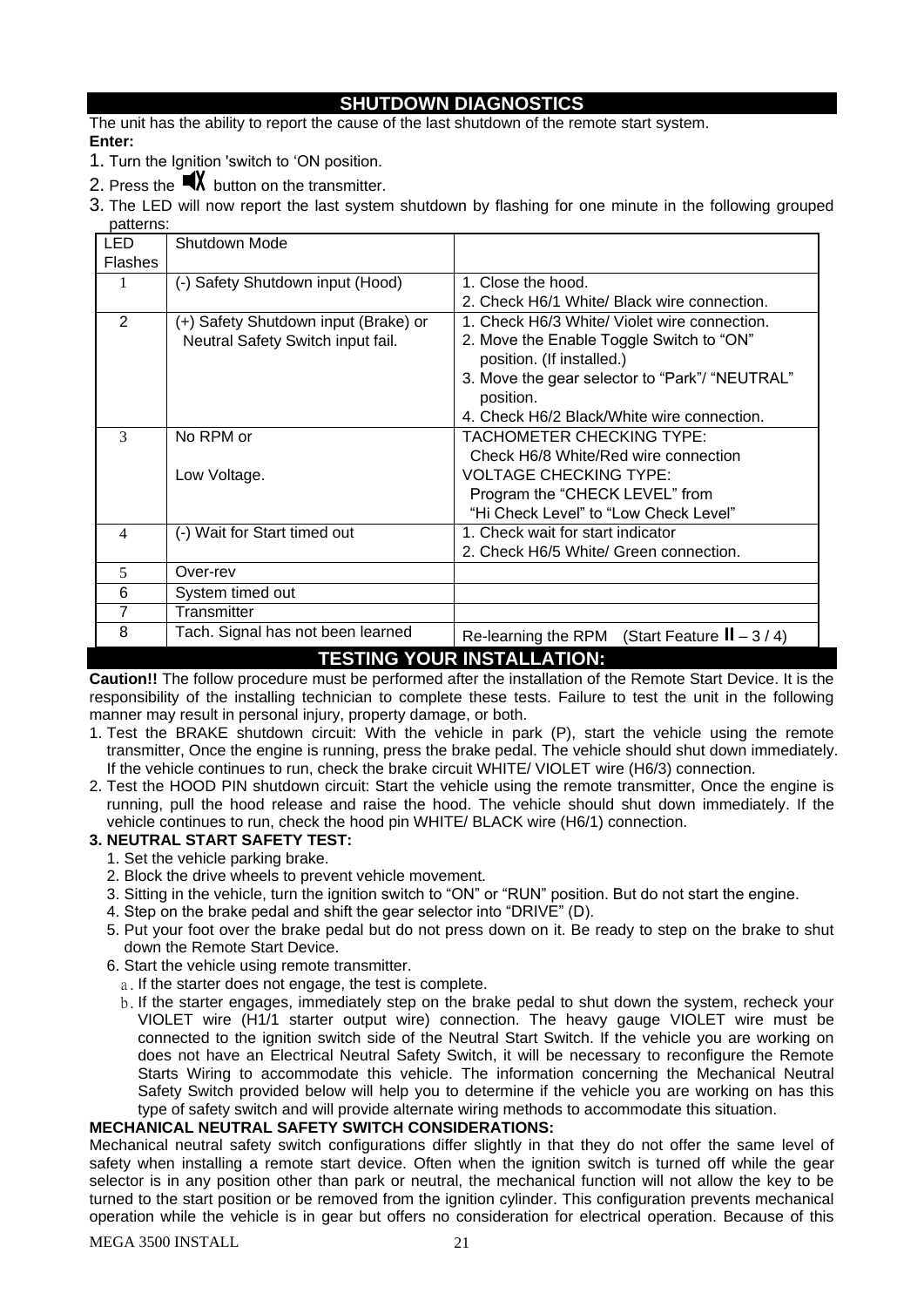potential problem, this installation requires the additional connection of a safety wire from the remote start device to the vehicle PARK/NEUTRAL ECM input or the vehicle key in sensor. This connection will prevent remote start operation if the key is left in the ignition switch regardless of the gear selector position.

#### **PARK/NEUTRAL ECM INPUT:**

The Park/Neutral ECM input is the preferred method of installation. This not only maintains the integrity of the factory circuit, it is also the easiest to install, providing the vehicle you are working on has this ECM input.

The installation required for this application (shown below), indicates in the slight reconfiguration of the control switch wiring. Shown is a typical GM Park/Neutral ECM input circuit. To connect the Remote Start unit to the GM Park/Neutral ECM input:

- 1. Locate the Orange/Black reference wire in the "C2" connector found at the ECM in GM B Body vehicles or, locate the equivalent reference wire in the vehicle you are installing the Remote Start Unit in.
- 2. Connect the BLACK/WHITE Neutral Safety Switch wire (H6/2) to this reference wire.

NOTE: If the optional remote starts enable toggle switch is installed, connect the one side the enable switch to this reference wire and connect the other side of the enable switch to the BLACK/WHITE Neutral Safety Switch wire (H6/2) of the Remote Start unit.

The reference diagram below shows a typical GM B Body ECM reference wire and how it is to be connected to the Remote Start Unit.



#### **KEY IN SENSOR CIRCUITS:**

If the vehicle you are working on does not have or you cannot locate the ECM reference wire, there are two alternatives available. Although not preferred, the vehicle Key In Sensor may be reconfigured to allow a margin of safety and will prevent the vehicle with a Mechanical Neutral Start Switch from starting in gear.

WE ADVISES THAT YOU MAINTAIN THE FACTORY CIRCUIT WHENEVER POSSIBLE. The following two circuits may be used only if the above circuit is not available.

**NOTE:** When completing an installation using either of the following key in sensor circuits, if the operator inserts the ignition key while the vehicle is running under the control of the Remote Start, the vehicle will shut down. This must be explained to the operator as it is in contrast to the normal operation of a vehicle utilizing an electrical neutral start switch and is inconsistent with the operators manual.

Additional information concerning Key in Sensor methods 1&2 are listed below and should be reviewed before considering either alternative.

Method 1 will allow the safety required for the remote start unit and prevent the vehicle from starting while in any gear other than Park or Neutral while the key is in the ignition cylinder however, if the key is left in the ignition switch and the door is left opened, the added relay will be energized causing a 150mA drain on the battery.

Method 2 will allow the safety required for the remote start unit and prevent the vehicle from starting while in any gear other than Park or Neutral while the key is in the ignition cylinder however, the original factory key in chime module will not alert the owner that the key has been left in the ignition switch. In addition, this may also effect other warning tones such as the light on reminder.

These situations should be carefully considered before altering the vehicle's wiring and must be fully explained to the consumer.

#### **METHOD 1**



To connect to the key in sensor as shown in method 1:

- A. Locate the control wire that connects the drivers door pin switch to the key in sensor switch.
- B. Cut this wire and connect the ignition cylinder side to chassis ground.
- C. Locate the key in sensor switch wire that connects the chime module to the ignition cylinder.

MEGA 3500 INSTALL 22